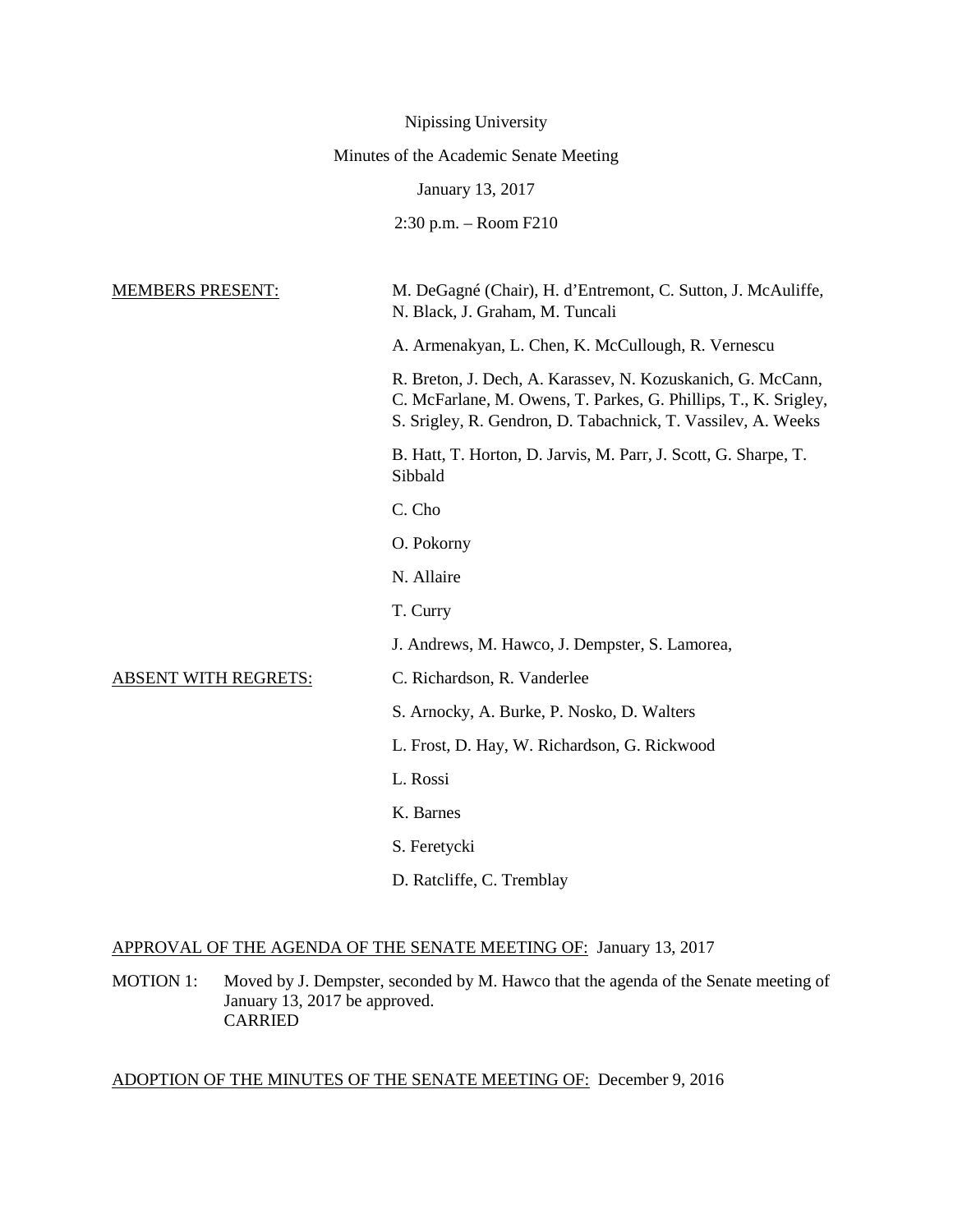MOTION 2: Moved by M. Tuncali, seconded by S. Srigley that the minutes of the Senate meeting of December 9, 2016 be adopted with a correction. CARRIED

# BUSINESS ARISING FROM THE MINUTES

It was noted that on page 2 under Question Period the reference to MTCU should read MAESD (Ministry of Advanced Education and Skills Development). The Minutes will be revised to reflect this correction. A request was made to include the information on the Role of University Advancement presentation made by Len Gamache at the December 9 Senate meeting. This information will be included in the Minutes and added to the Senate website. The Speaker requested that two items of unfinished business tabled from the December 9, 2016 Senate meeting be moved up on the agenda.

Senator Graham reported that Dr. Bonnie Patterson, former President and CEO of the Council of Ontario Universities, will be the point person for the SMA's at the MAESD. He advised that Dr. Patterson is familiar with NU and is an advocate for smaller institutions. The SMA templates should be available by the end of January. It is not yet clear what the templates will look like. Face-to-face consultations should start in February. The conclusion of the SMA process is not anticipated until late June. Senator Graham provided a presentation and answered questions on the Funding Framework and SMA process. A copy of the presentation is attached to the Minutes.

The Speaker advised that the Report on Senate Reform Survey had been brought forward at the November and December Senate meetings. The Report has been reviewed by the By-Laws and Elections Subcommittee as well as the Senate Executive Committee. The Speaker asked Senators to provide feedback as to how they wished to proceed with the Survey.

MOTION 3: Moved by A. Armenakyan, seconded by T. Horton that a committee consisting of three (3) representatives, one (1) representative from each faculty, as well as one (1) student representative be created to review the Report on Senate Reform Survey and bring forward recommendations to Senate. CARRIED

# QUESTION PERIOD

A request was made for an update on the search for the Provost and Vice President, Academic and Research position. The President advised that the Search Committee has declared a failed search. The position will be re-advertised as soon as possible and the Search Committee will remain the same. If the search runs past June 30, an interim appointment may be looked at. A request was made for further information regarding the failed search. The President advised that a failed search is not uncommon at this level of management and there is sufficient time for the process to start over. A Senator advised that good people have been hired in a similar process and that it is important to trust our administrators and leaders to make the best decisions for the university.

A Senator advised of a recent news item in which the community of Timmins is participating in a study to look at the feasibility of a university campus in Timmins and asked if NU might also pursue this opportunity? The Provost advised that this is not a new issue. Given what we are hearing about declining demographics in the north, regardless of the study it is highly unlikely that programs or courses could be offered.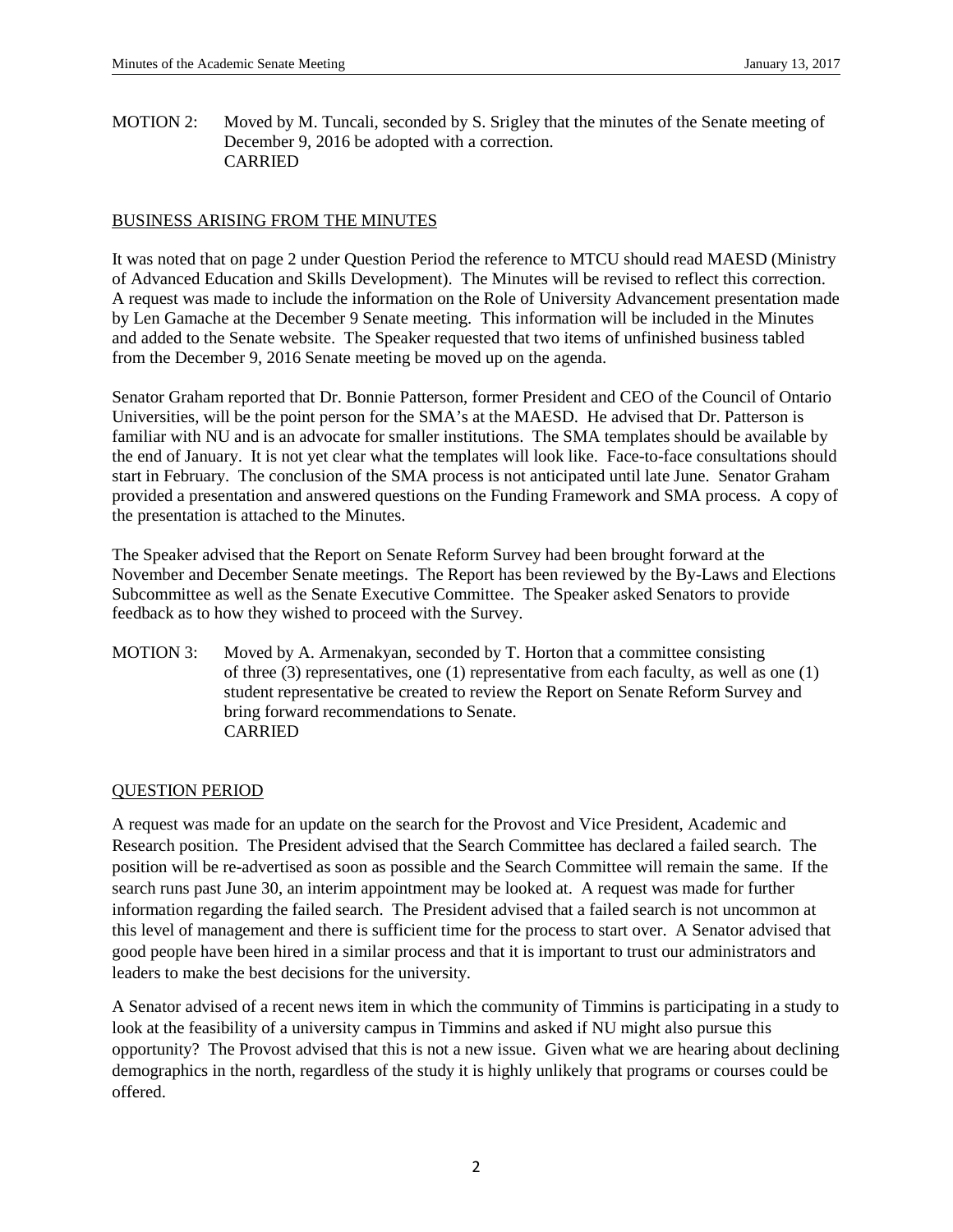### REPORTS OF STANDING COMMITTEES AND FACULTY OR UNIVERSITY COUNCILS

# **SENATE EXECUTIVE COMMITTEE**

MOTION 4: Moved by M. DeGagné, seconded by K. McCullough that Senate receive the Report of the Senate Executive Committee dated December 21, 2016. CARRIED

### **UNDERGRADUATE STUDIES COMMITTEE**

- MOTION 5: Moved by H. d'Entremont, seconded by M. Tuncali that the Report of the Undergraduate Studies Committee dated November 22, 2016, 2017 be received. CARRIED
	- **November 22, 2016 Report**

# **FACULTY OF APPLIED AND PROFESSIONAL STUDIES**

### **School of Criminology and Criminal Justice**

- MOTION 6: Moved by H. d'Entremont, seconded by A. Weeks that Senate approve Motions 7 through 13 as outlined as an omnibus Motion. CARRIED
- MOTION 7: Moved by H. d'Entremont, seconded by A. Weeks the addition of CRJS 3506 Criminology of Serial Homicide.
- MOTION 8: Moved by H. d'Entremont, seconded by A. Weeks that Senate approve the addition of CRJS 4356 Community Corrections.
- MOTION 9: Moved by H. d'Entremont, seconded by A. Weeks that Senate approve the addition of CRJS 4446 Special Projects in Criminal Justice.
- MOTION 10: Moved by H. d'Entremont, seconded by A. Weeks that Senate approve that the 6-credit course CRJS 4105, Honours Thesis and CRJS 4305, Research Project in Criminal Justice, be banked.
- MOTION 11: Moved by H. d'Entremont, seconded by A. Weeks that Senate approve the deletion of CRJS 3406 Serial and Mass Murder I and CRJS 3407 Serial and Mass Murder II.
- MOTION 12: Moved by H. d'Entremont, seconded by A. Weeks that Senate approve that the 3-credit course CRJS 4466, Program and Policy Evaluation, be removed as a degree requirement for students in the Criminology Stream.
- MOTION 13: Moved by H. d'Entremont, seconded by A. Weeks that Senate approve the following change to the Criminology stream: • Addition of any 4000-level Criminal Justice course (3 credits), to the Criminology stream requirements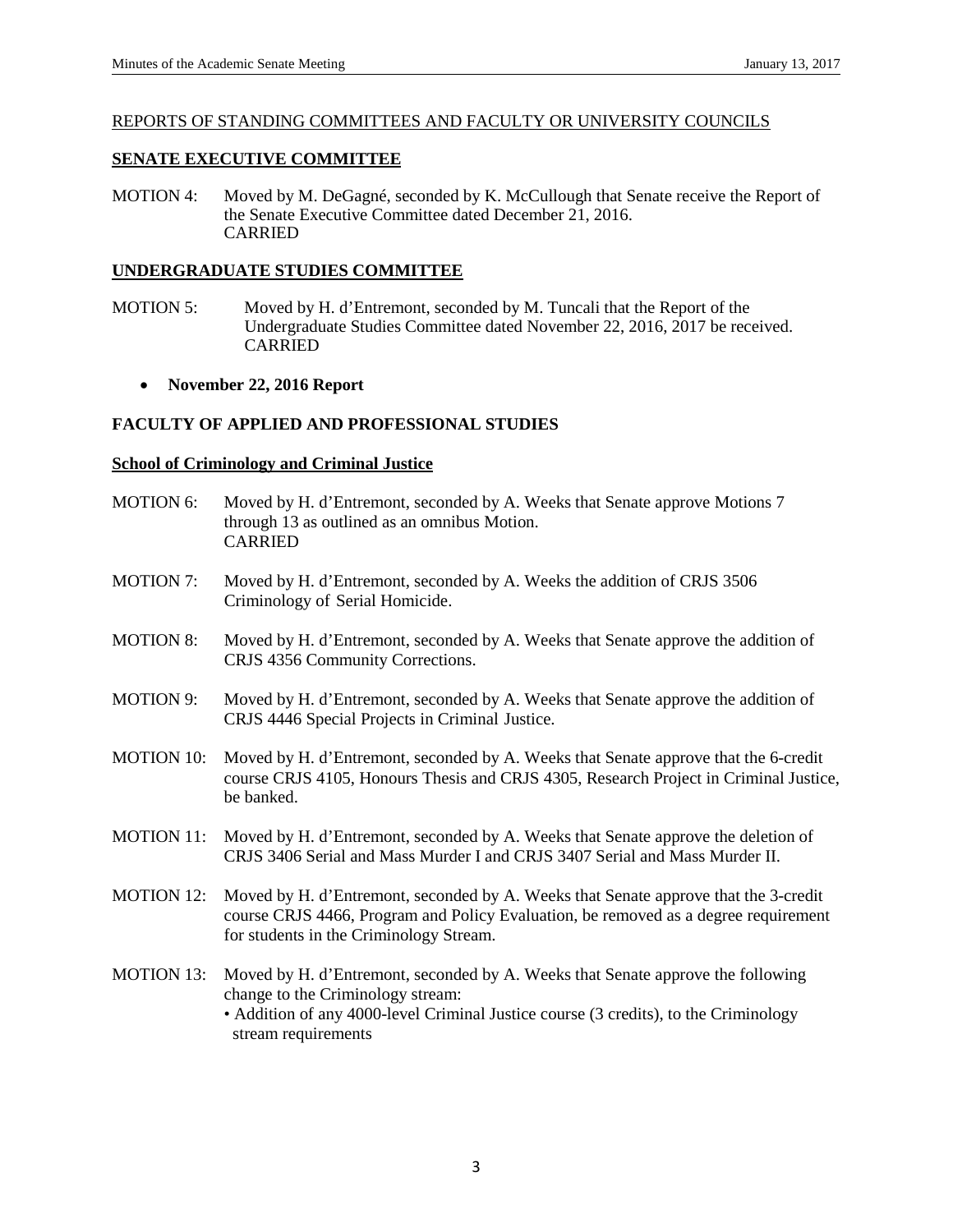- MOTION 14: Moved by H. d'Entremont, seconded by J. Dempster that Senate approve that CRJS 4466, Program and Policy Evaluation, CRJS 3506 Criminology of Serial Homicide, CRJS 4356 Community Corrections, CRJS 3626 Victimology be added to the list of Criminology Stream Electives and Criminal Justice Studies stream electives. CARRIED
- MOTION 15: Moved by H. d'Entremont, seconded by G. McCann that Senate approve the addition of CRJS 3626 Victimology. CARRIED

# **FACULTY OF ARTS AND SCIENCE**

### **Computer Science and Mathematics**

- MOTION 16: Moved by H. d'Entremont, seconded by A. Weeks that Senate approve Motions 17 through 21 as outlined as an omnibus Motion. CARRIED
- MOTION 17: Moved by H. d'Entremont, seconded by A. Weeks that Senate approve that the contact hours for **MATH 2076 Probability & Statistics I** be changed from "three hours of lecture and one hour of tutorial per week for one term" to **"four hours of lecture per week."**
- MOTION 18: Moved by H. d'Entremont, seconded by A. Weeks that Senate approve that the contact hours for **MATH 1070: Fundamental Concepts of Mathematics for Teachers** be changed from "three hours of lecture and one hour of tutorial per week" to **"four hours of lecture/laboratory work per week."**
- MOTION 19: Moved by H. d'Entremont, seconded by A. Weeks that Senate approve that the contact hours for **COSC 1557 Introduction to Computer Science** be changed from **"three hours of lecture and one hour of laboratory per week for one term"** to **"two hours of lecture and 2 hours of laboratory work per week"** for one term.
- MOTION 20: Moved by H. d'Entremont, seconded by A. Weeks that Senate approve that the contact hours for **COSC 3657 Distributed Systems** be changed from **"two hours of lecture and two hours of laboratory per week for one term"** to **"three hours of lecture per week"**  for one term.
- MOTION 21: Moved by H. d'Entremont, seconded by A. Weeks that Senate approve that the contact hours for **COSC 4406 Software Engineering** be changed from "**three hours of lecture and one hour of laboratory per week for one term"** to **"four hours of lecture/laboratory work per week"** for one term.

### **Gender and Equality**

MOTION 22: Moved by H. d'Entremont, seconded by M. Tuncali that Senate approve Motions 23 through 25 as outlined as an omnibus Motion. CARRIED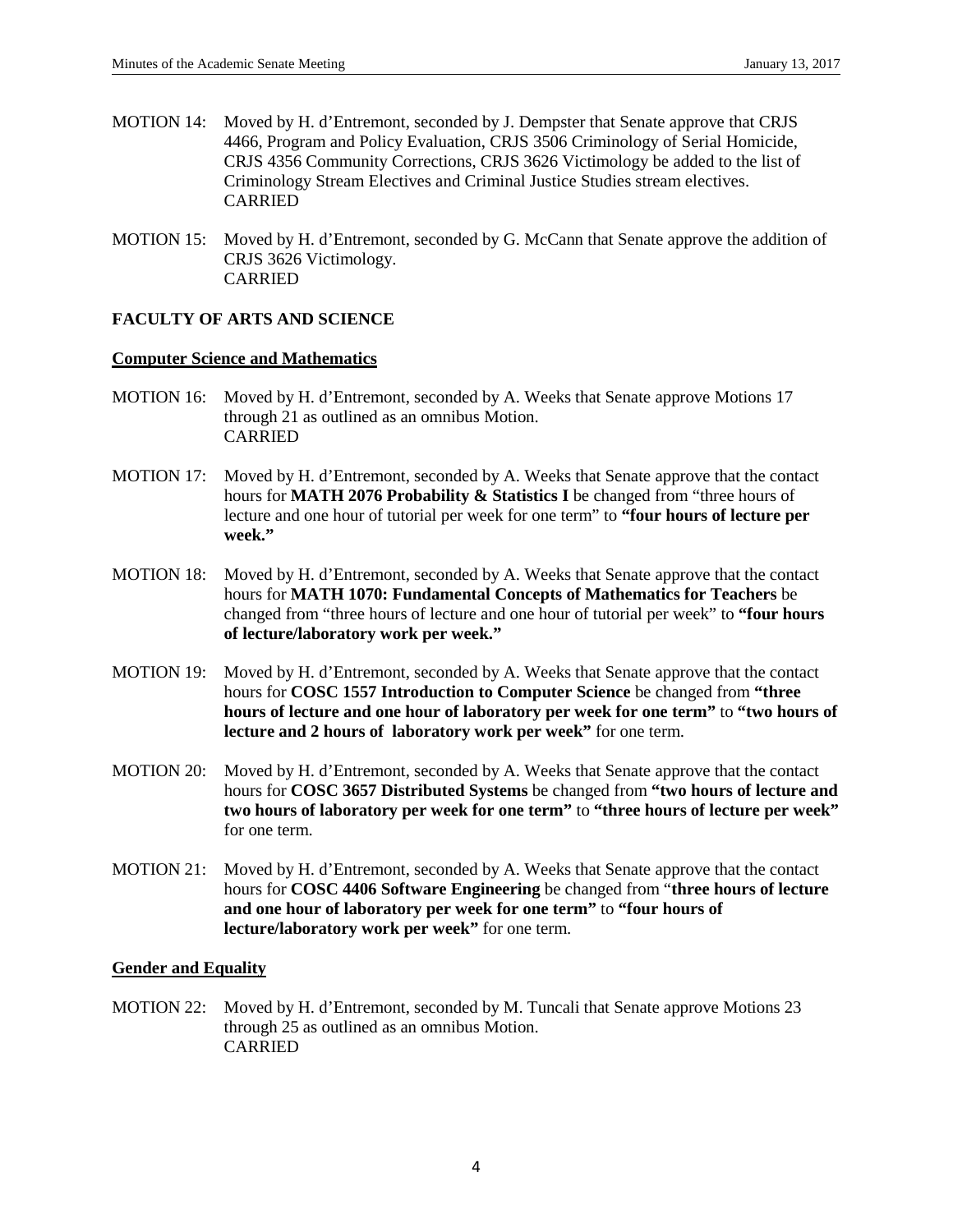| MOTION 23: Moved by H. d'Entremont, seconded by M. Tuncali that Senate approve that GEND |  |  |
|------------------------------------------------------------------------------------------|--|--|
| 2036 "Gender and Environmental Justice" be changed to "Environmental Justice"            |  |  |
| and that the course description be modified to reflect this change in the title.         |  |  |

- MOTION 24**:** Moved by H. d'Entremont, seconded by M. Tuncali **t**hat Senate approve the new course **GEND 2526 "Prisons, Race, & Gender"** as per the attached document.
- MOTION 25: Moved by H. d'Entremont, seconded by M. Tuncali **t**hat Senate approve the new course **GEND 2536 "Tourism, Pleasure, & Power"** as per the attached document.

### **History**

MOTION 26: Moved by H. d'Entremont, seconded by K. Srigley that Senate approve the change in the description of the delivery pattern of the following courses as outlined below:

> Hist 4185 (6 credits): Canada in the Twentieth Century Hist 4335 (6 credits): Topics in American History Hist 4435 (6 credits): Sexuality and Gender in Europe, 1300–1600 Hist 4495 (6 credits): Britain in the Twentieth Century Hist 4505 (6 credits): Topics in Medieval History Hist 4605 (6 credits): Special Topics Hist 4607 (3 credits): Special Topics Hist 4615 (6 credits): Special Topics Hist 4617 (3 credits): Special Topics Hist 4625 (6 credits): Special Topics Hist 4627 (3 credits): Special Topics Hist 4665 (6 credits): Twentieth Century International History to 1953 Hist 4805 (6 credits): War and Genocide in the Twentieth Century Hist 4815 (6 credits): The Third Reich Hist 4817 (3 credits): The Third Reich

### Change:

From

**Current Description: "Three hours of lecture per week"** To **Modified Description: "Three hours of seminar per week"** CARRIED

# **Political Science**

- MOTION 27: Moved by H. d'Entremont, seconded by M. Tuncali that Senate approve Motions 28 through 30 as outlined as an omnibus Motion. CARRIED
- MOTION 28: Moved by H. d'Entremont, seconded by M. Tuncali that Senate approve the addition of a 3-credit **POLI 4206 Honours Seminar** as per the attached document**.**
- MOTION 29: Moved by H. d'Entremont, seconded by M. Tuncali that Senate approve the addition of a 3-credit **POLI 4207 Honours Seminar** as per the attached document**.**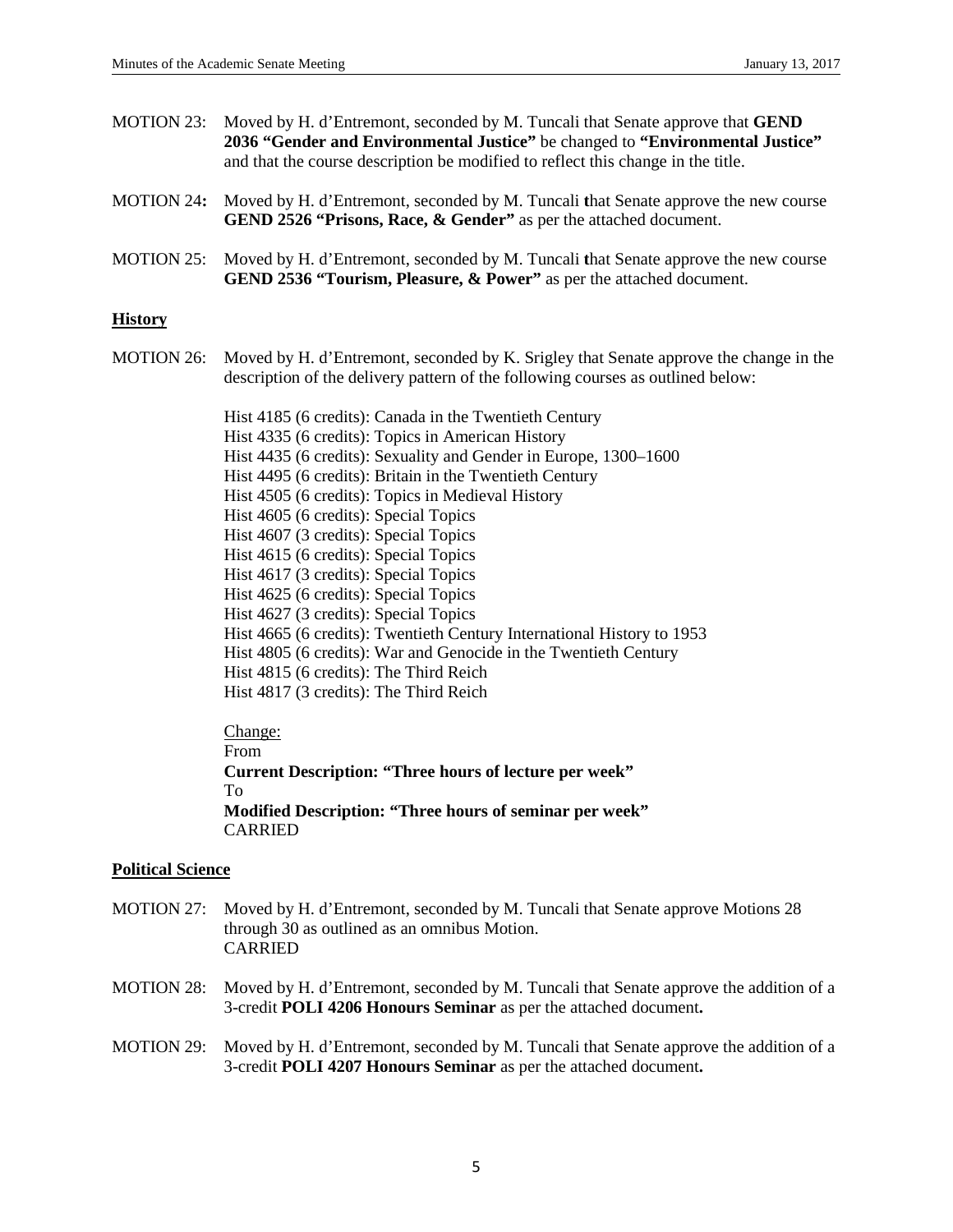MOTION 30: Moved by H. d'Entremont, seconded by M. Tuncali that Senate bank **POLI 4205 Honours Seminar.**

# **Sociology**

MOTION 31: Moved by H. d'Entremont, seconded by M. Tuncali that Senate approve that **the degree requirements for the Honours Specialization in Sociology** be changed as follows:

### Old Requirements:

### **Honours Specialization in Sociology**

### **Program Requirements:**

Students will need to achieve a minimum 70% average in the 60 credits presented for the Honours Specialization in Sociology.

| Students must complete 120 credits including 60 credits in the Honours Specialization as follows: |                                                          |        |  |
|---------------------------------------------------------------------------------------------------|----------------------------------------------------------|--------|--|
| <b>SOCI 1016</b>                                                                                  | Introduction to Sociology                                | 3 cr.  |  |
| <b>SOCI 2016</b>                                                                                  | <b>Classical Sociological Theory</b>                     | 3 cr.  |  |
| <b>SOCI 2017</b>                                                                                  | Contemporary Sociological Theory                         | 3 cr.  |  |
| <b>SOCI 2126</b>                                                                                  | <b>Introduction to Sociological Research Methods</b>     | 3 cr.  |  |
| <b>SOCI 2127</b>                                                                                  | <b>Quantitative Research Methods</b>                     | 3 cr.  |  |
| <b>SOCI 3016</b>                                                                                  | Critical Perspectives on Sociological Theory             | 3 cr.  |  |
| <b>SOCI 3226</b>                                                                                  | <b>Survey Research</b>                                   | 3 cr.  |  |
| <b>SOCI 4016</b>                                                                                  | <b>Advanced Sociological Theory</b>                      | 3 cr.  |  |
| <b>SOCI 4127</b>                                                                                  | <b>Advanced Social Data Analysis</b>                     | 3 cr.  |  |
| <b>SOCI 4576</b>                                                                                  | Honours Seminar in Professional Development in Sociology | 3 cr.  |  |
| In addition, students must complete:                                                              |                                                          |        |  |
| <b>SOCI</b> Upper level                                                                           |                                                          | 27 cr. |  |
| SOCI 4000 level                                                                                   |                                                          | 3 cr.  |  |

New Requirements: **Honours Specialization in Sociology Program Requirements:**

Students will need to achieve a minimum 70% average in the 60 credits presented for the Honours Specialization in Sociology.Students must complete 120 credits including 60 credits in the Honours Specialization as follows: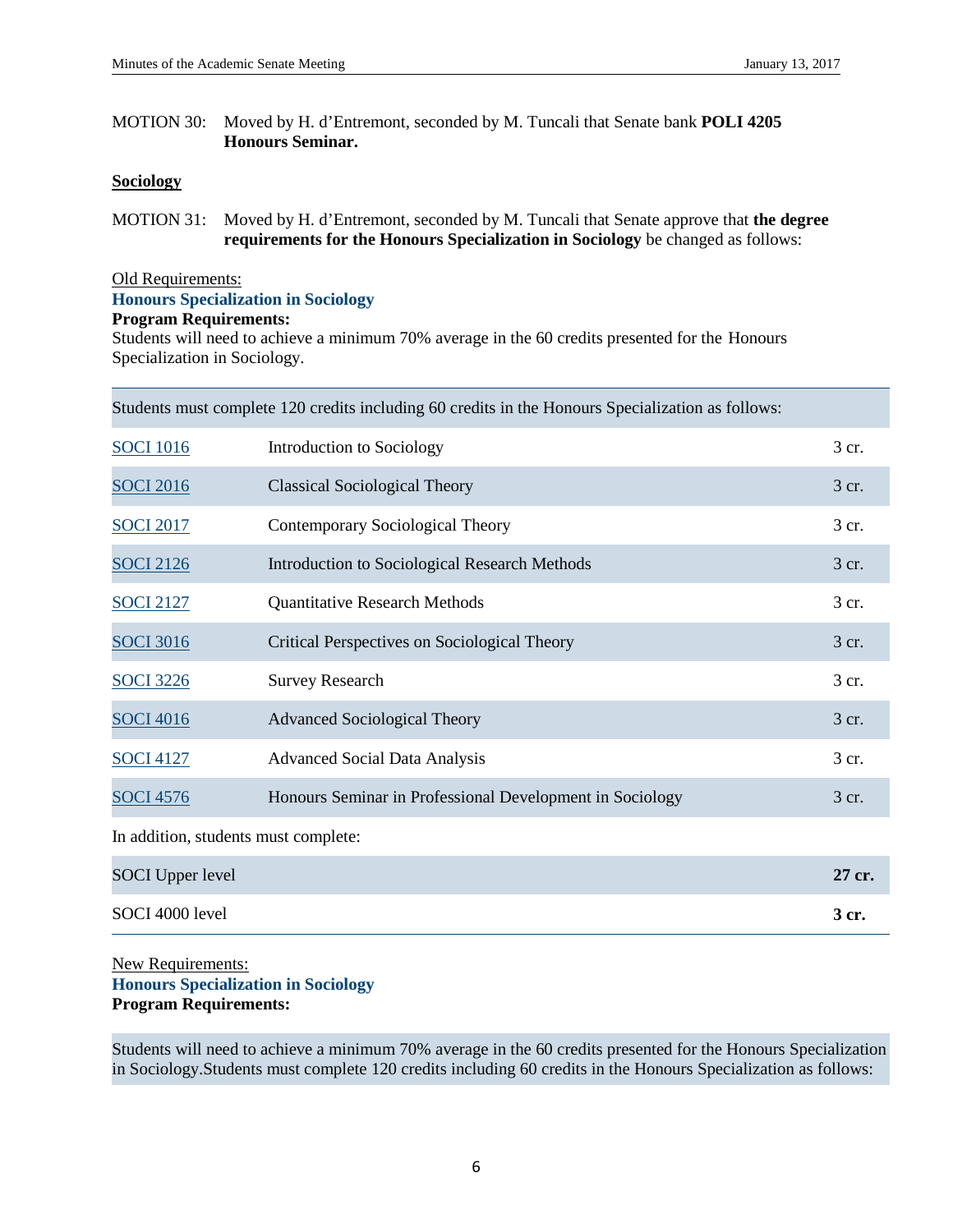| <b>SOCI 1016</b>                     | Introduction to Sociology                                | 3 cr.  |
|--------------------------------------|----------------------------------------------------------|--------|
| <b>SOCI 2016</b>                     | <b>Classical Sociological Theory</b>                     | 3 cr.  |
| <b>SOCI 2017</b>                     | Contemporary Sociological Theory                         | 3 cr.  |
| <b>SOCI 2126</b>                     | Introduction to Sociological Research Methods            | 3 cr.  |
| <b>SOCI 2127</b>                     | <b>Quantitative Research Methods</b>                     | 3 cr.  |
| <b>SOCI</b> 3226                     | <b>Survey Research</b>                                   | 3 cr.  |
| <b>SOCI 4016</b>                     | <b>Advanced Sociological Theory</b>                      | 3 cr.  |
| <b>SOCI 4127</b>                     | <b>Advanced Social Data Analysis</b>                     | 3 cr.  |
| <b>SOCI 4576</b>                     | Honours Seminar in Professional Development in Sociology | 3 cr.  |
| In addition, students must complete: |                                                          |        |
| <b>SOCI</b> Upper level              |                                                          | 30 cr. |
| SOCI 4000 level                      |                                                          | 3 cr.  |
|                                      | <b>CARRIED</b>                                           |        |

MOTION 32: Moved by H. d'Entremont, seconded by M. Tuncali that Senate approve that the degree requirements for the Specialization in Sociology be changed as follows:

# Old Requirements: **Specialization in Sociology**

### **Graduation Requirements:**

In addition to the program requirements listed below, students must also satisfy the Bachelor of Arts (four-year) degree requirements, which include regulations on first year and subject maximum and breadth requirements.

# **Program Requirements:**

Students will need to achieve a minimum 60% average in the 54 credits presented for the Specialization in Sociology.

|                  | Students must complete 120 credits including 54 credits in the Specialization as follows: |       |
|------------------|-------------------------------------------------------------------------------------------|-------|
| <b>SOCI</b> 1016 | Introduction to Sociology                                                                 | 3 cr. |
| <b>SOCI 2016</b> | Classical Sociological Theory                                                             | 3 cr. |
| <b>SOCI 2017</b> | Contemporary Sociological Theory                                                          | 3 cr. |
| <b>SOCI 2126</b> | Introduction to Sociological Research Methods                                             | 3 cr. |

7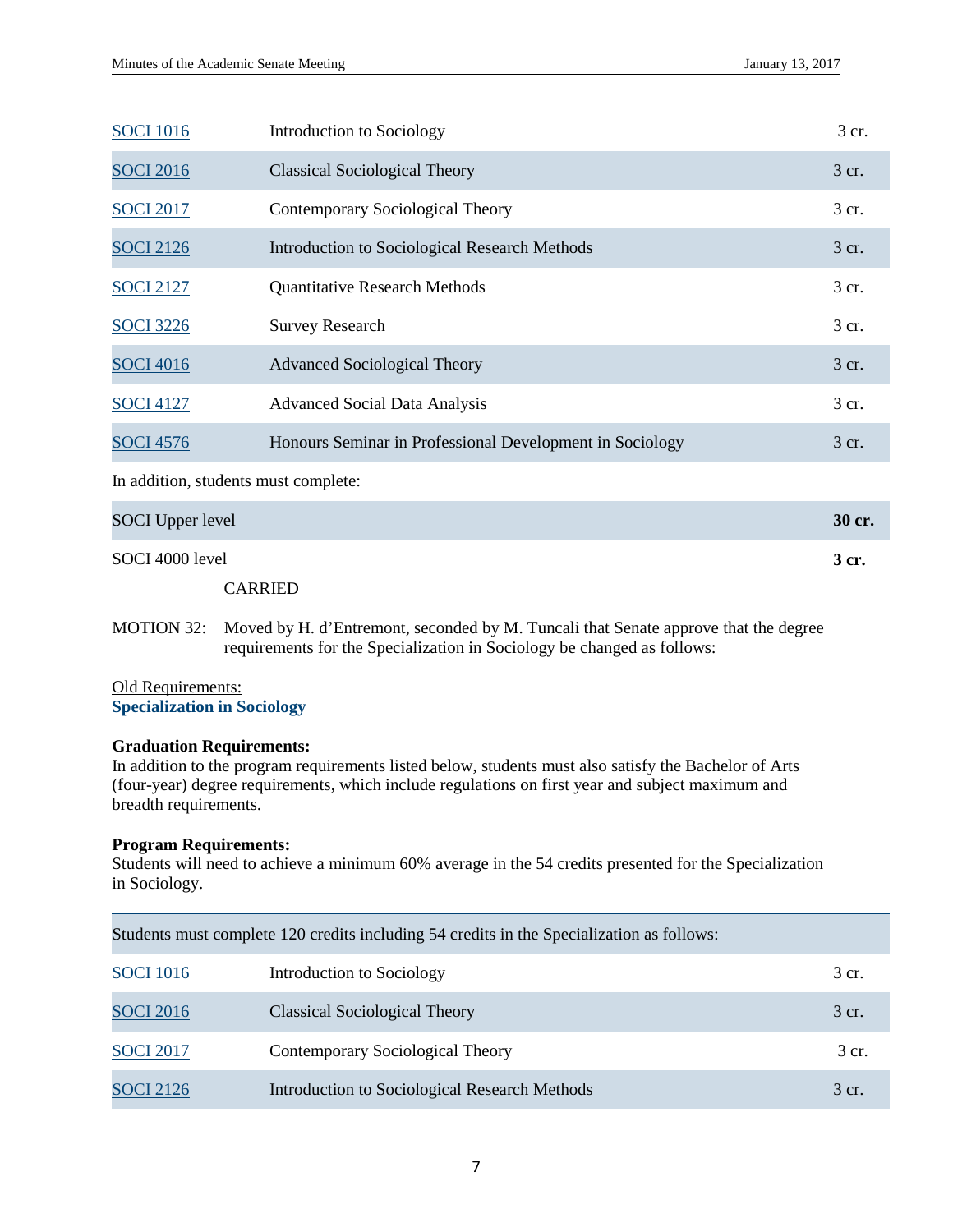| <b>SOCI 2127</b>                     | <b>Quantitative Research Methods</b>         | 3 cr.  |
|--------------------------------------|----------------------------------------------|--------|
| <b>SOCI 3016</b>                     | Critical Perspectives on Sociological Theory | 3 cr.  |
| <b>SOCI</b> 3226                     | <b>Survey Research</b>                       | 3 cr.  |
| In addition, students must complete: |                                              |        |
| <b>SOCI</b> Upper level              |                                              | 27 cr. |
| SOCI 4000 level                      |                                              | 6 cr.  |

# New Requirements **Specialization in Sociology**

### **Graduation Requirements:**

In addition to the program requirements listed below, students must also satisfy the Bachelor of Arts (four-year) degree requirements, which include regulations on first year and subject maximum and breadth requirements.

### **Program Requirements:**

Students will need to achieve a minimum 60% average in the 54 credits presented for the Specialization in Sociology.

| Students must complete 120 credits including 54 credits in the Specialization as follows: |                                               |        |  |
|-------------------------------------------------------------------------------------------|-----------------------------------------------|--------|--|
| <b>SOCI 1016</b>                                                                          | Introduction to Sociology                     | 3 cr.  |  |
| <b>SOCI 2016</b>                                                                          | <b>Classical Sociological Theory</b>          | 3 cr.  |  |
| <b>SOCI 2017</b>                                                                          | Contemporary Sociological Theory              | 3 cr.  |  |
| <b>SOCI 2126</b>                                                                          | Introduction to Sociological Research Methods | 3 cr.  |  |
| <b>SOCI 2127</b>                                                                          | <b>Quantitative Research Methods</b>          | 3 cr.  |  |
| <b>SOCI</b> 3226                                                                          | <b>Survey Research</b>                        | 3 cr.  |  |
| In addition, students must complete:                                                      |                                               |        |  |
| <b>SOCI</b> Upper level                                                                   |                                               | 30 cr. |  |
| SOCI 4000 level                                                                           |                                               | 6 cr.  |  |

CARRIED

MOTION 33: Moved by H. d'Entremont, seconded by M. Tuncali that Senate approve that the degree requirements for the **Major in Sociology** be changed as follows:

Old Requirements: **Major in Sociology**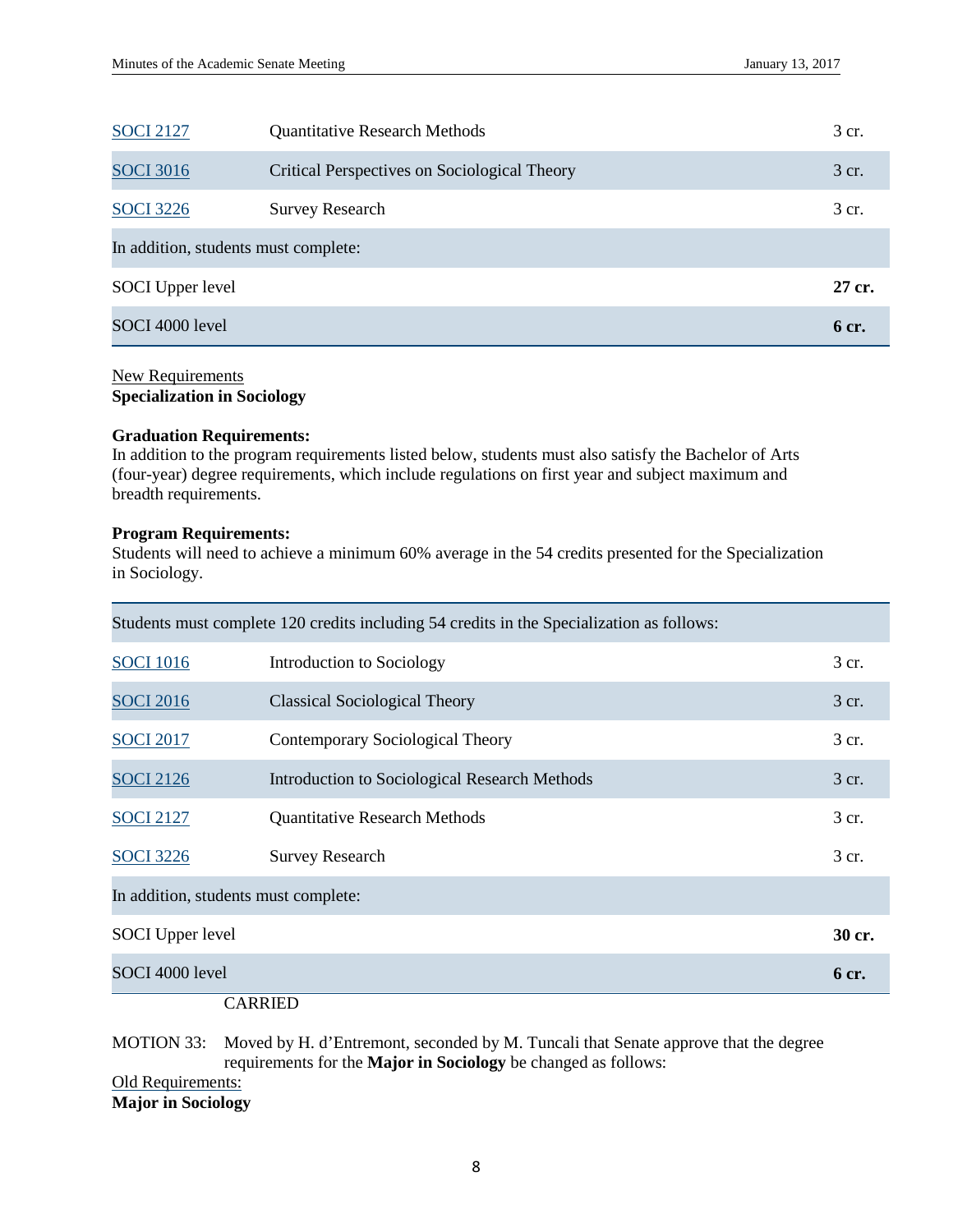### **Graduation Requirements:**

In addition to the program requirements listed below, students must also satisfy the Bachelor of Arts degree requirements, which include regulations on first year and subject maximum and breadth requirements.

### **Program Requirements:**

Students will need to achieve a minimum 60% average in the 36 credits presented for the Major in Sociology.

| Students must complete 36 credits in the Major as follows: |                                               |        |  |
|------------------------------------------------------------|-----------------------------------------------|--------|--|
| <b>SOCI 1016</b>                                           | Introduction to Sociology                     | 3 cr.  |  |
| <b>SOCI 2016</b>                                           | <b>Classical Sociological Theory</b>          | 3 cr.  |  |
| <b>SOCI 2017</b>                                           | Contemporary Sociological Theory              | 3 cr.  |  |
| <b>SOCI 2126</b>                                           | Introduction to Sociological Research Methods | 3 cr.  |  |
| <b>SOCI 2127</b>                                           | <b>Quantitative Research Methods</b>          | 3 cr.  |  |
| <b>SOCI 3016</b>                                           | Critical Perspectives on Sociological Theory  | 3 cr.  |  |
| <b>SOCI</b> 3226                                           | <b>Survey Research</b>                        | 3 cr.  |  |
| In addition, students must complete:                       |                                               |        |  |
| <b>SOCI</b> Upper level                                    |                                               | 15 cr. |  |

### New Requirements

# **Major in Sociology**

# **Graduation Requirements:**

In addition to the program requirements listed below, students must also satisfy the Bachelor of Arts degree requirements, which include regulations on first year and subject maximum and breadth requirements.

### **Program Requirements:**

Students will need to achieve a minimum 60% average in the 36 credits presented for the Major in Sociology.

|                  | Students must complete 36 credits in the Major as follows: |       |
|------------------|------------------------------------------------------------|-------|
| <b>SOCI</b> 1016 | Introduction to Sociology                                  | 3 cr. |
| <b>SOCI 2016</b> | <b>Classical Sociological Theory</b>                       | 3 cr. |
| <b>SOCI 2017</b> | Contemporary Sociological Theory                           | 3 cr. |
| <b>SOCI 2126</b> | <b>Introduction to Sociological Research Methods</b>       | 3 cr. |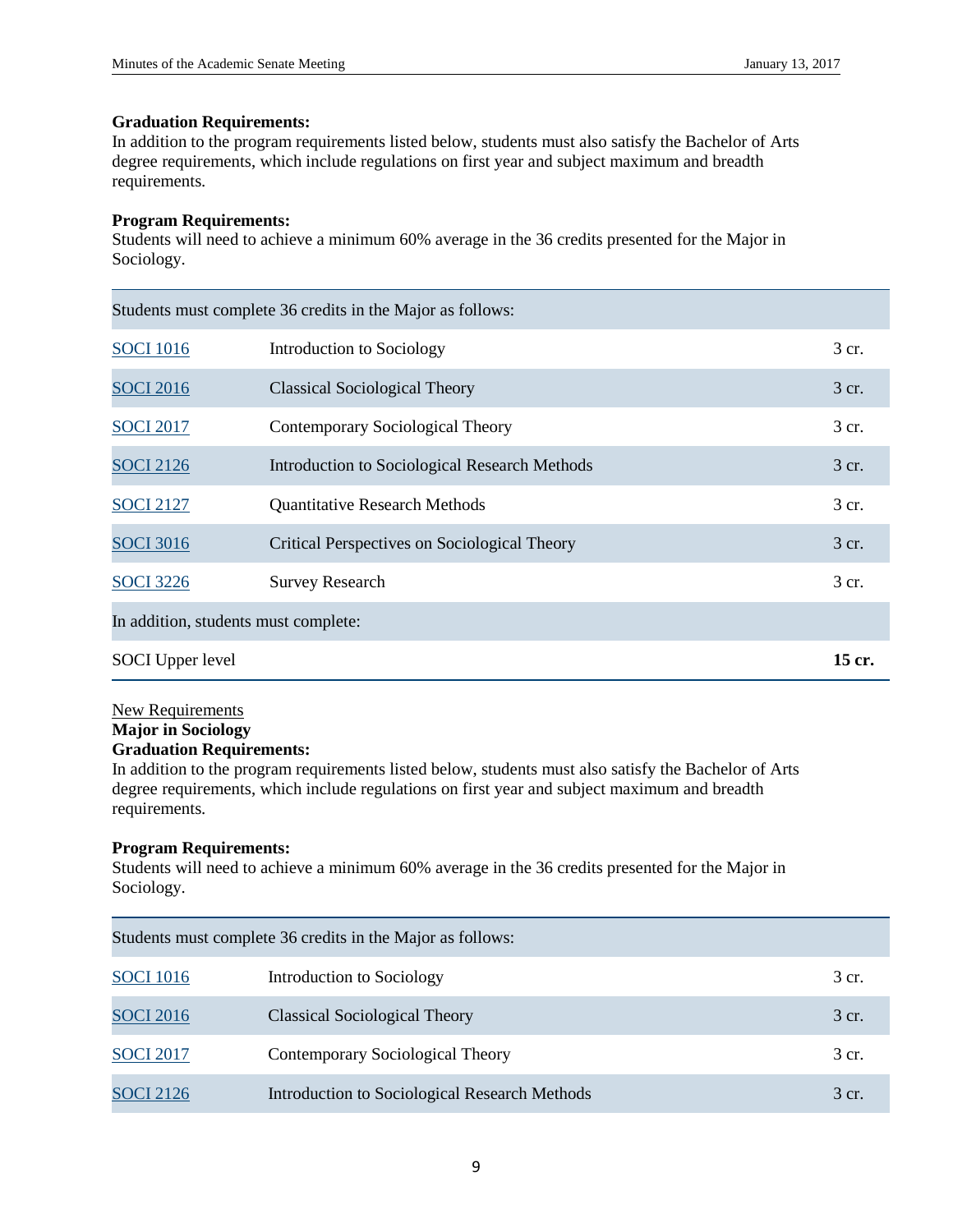|                         | <b>CARRIED</b>                       |        |
|-------------------------|--------------------------------------|--------|
| <b>SOCI</b> Upper level |                                      | 18 cr. |
|                         | In addition, students must complete: |        |
| <b>SOCI</b> 3226        | <b>Survey Research</b>               | 3 cr.  |
| <b>SOCI 2127</b>        | <b>Quantitative Research Methods</b> | 3 cr.  |

### **POLICY**

#### **Distinction at Graduation Policy**

MOTION 34: Moved by H. d'Entremont, seconded by J. Graham that Senate approve that, effective immediately, the Distinction at Graduation Policy be revised as outlined in the attached document. CARRIED

#### • **December 6, 2016 Report**

MOTION 35: Moved by H. d'Entremont, seconded by M. Tuncali that the Report of the Undergraduate Studies Committee, dated December 6, 2016 be received. CARRIED

## **FACULTY OF ARTS AND SCIENCE**

#### **Economics**

- MOTION 36: Moved by H. d'Entremont, seconded by M. Tuncali that Senate approve Motions 37 and 38 as outlined as an omnibus Motion. CARRIED
- MOTION 37: Moved by H. d'Entremont, seconded by M. Tuncali that Senate approve that the classroom contact hours for **ECON1006 (Microeconomics)** be changed from "three hours of lecture per week per term" to **"three hours of lecture and one hour of tutorial per week."**
- MOTION 38: Moved by H. d'Entremont, seconded by M. Tuncali that Senate approve that the Undergraduate Studies Committee recommends to Senate to approve that the classroom contact hours for **ECON1007 (Macroeconomics)** be changed from "three hours of lecture per week per term" to **"three hours of lecture and one hour of tutorial per week."**

### **Geography**

MOTION 39: Moved by H. d'Entremont, seconded by M. Tuncali that Senate approve Motions 40 through 45 as outlined as an omnibus Motion. CARRIED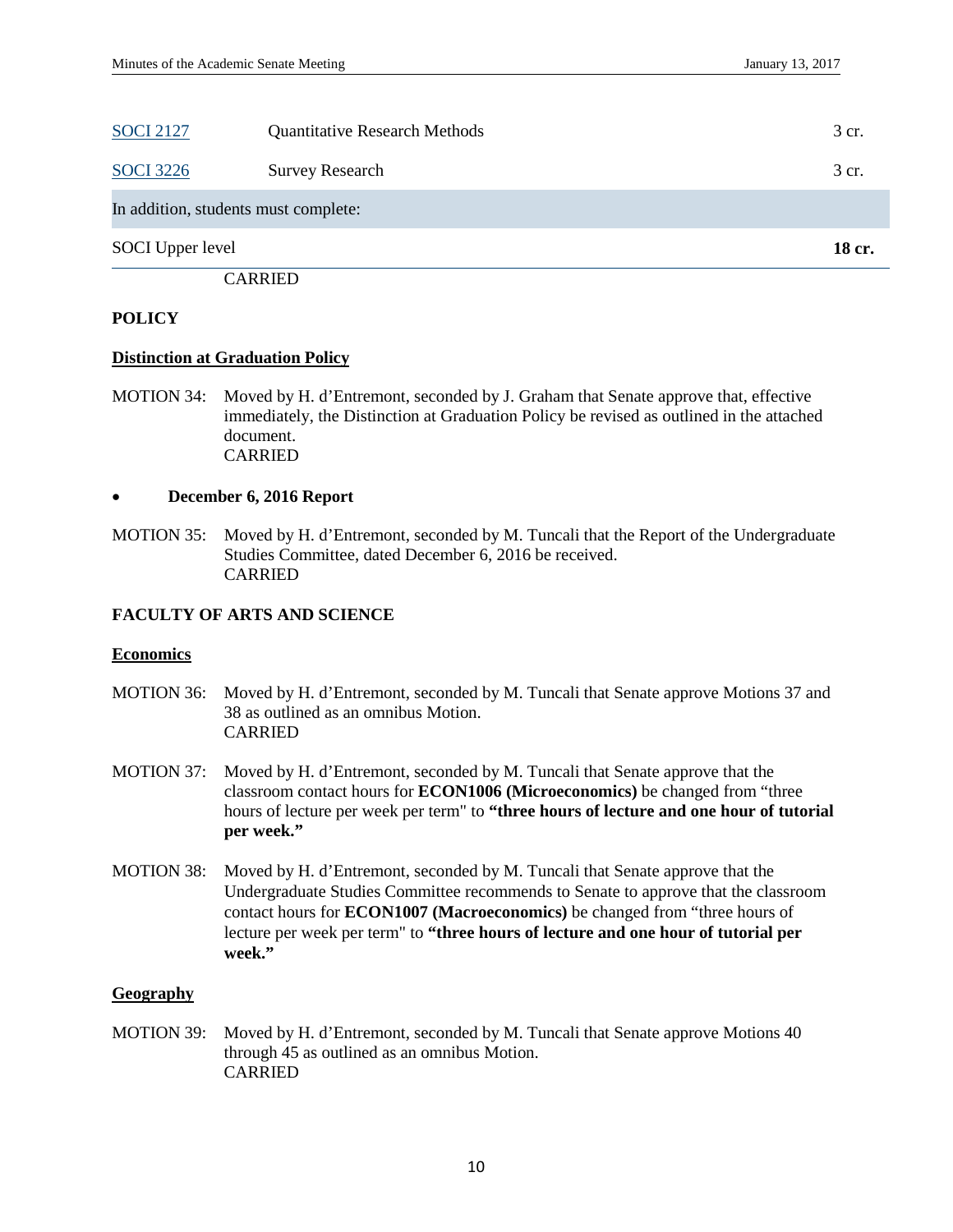- MOTION 40: Moved by H. d'Entremont, seconded by M. Tuncali that Senate approve that the prerequisites for GEOG 2017 Introduction to Geomatics be changed from "GEOG 1016 and GEOG 1017" to "Any 24 credits completed".
- MOTION 41: Moved by H. d'Entremont, seconded by M. Tuncali that Senate approve that the number of hours for GEOG 2017 Introduction to Geomatics be changed from "Three hours of lecture and one hour of laboratory work per week for one term" to "Three hours of lecture and two hours of laboratory work per week for one term".
- MOTION 42: Moved by H. d'Entremont, seconded by M. Tuncali that Senate approve that the number of hours for GEOG 3056 Spatial Analysis Using GIS be changed from "Three hours of lecture and one hour of laboratory work per week for one term" to "Three hours of lecture and two hours of laboratory work per week for one term".
- MOTION 43: Moved by H. d'Entremont, seconded by M. Tuncali that Senate approve that the number of hours for GEOG 3066 Remote Sensing of the Environment be changed from "Three hours of lecture and one hour of laboratory work per week for one term" to "Three hours of lecture and two hours of laboratory work per week for one term".
- MOTION 44: Moved by H. d'Entremont, seconded by M. Tuncali that Senate approve that the prerequisites for GEOG 3066 Remote Sensing of the Environment be changed from "GEOG 1016, GEOG 1017 and GEOG 2026" to "GEOG 2017".
- MOTION 45: Moved by H. d'Entremont, seconded by M. Tuncali that Senate approve that the description for **GEOG 3096 Environmental Hydrology** be changed as described below:

### From

### Original Description:

"Students examine the movement and storage of water at various scales. A combined focus is on understanding of what controls water movement and storage from its point of entry to a watershed through its exit point(s) and the use of environmental tracers in the study of human impacts on our watersheds. This course may be credited towards Science."

### To

# **Revised Description:**

**Students examine topics in environmental hydrology, including the study of physical processes controlling water movement and storage at various scales and the use of environmental tracers in the study of human impacts on our watersheds. The lab component may include field, laboratory and computing activities. This course may be credited towards Science.**

# **History**

MOTION 46: Moved by H. d'Entremont, seconded by R. Breton that Senate approve that the new course **HIST 2016 Colonialism and Resettlement in the Canadian West** be added as outlined in the attached document. CARRIED

### **Spanish**

MOTION 47: Moved by H. d'Entremont, seconded by M. Tuncali that Senate approve Motions 48 through 52 as outlined as an omnibus Motion. CARRIED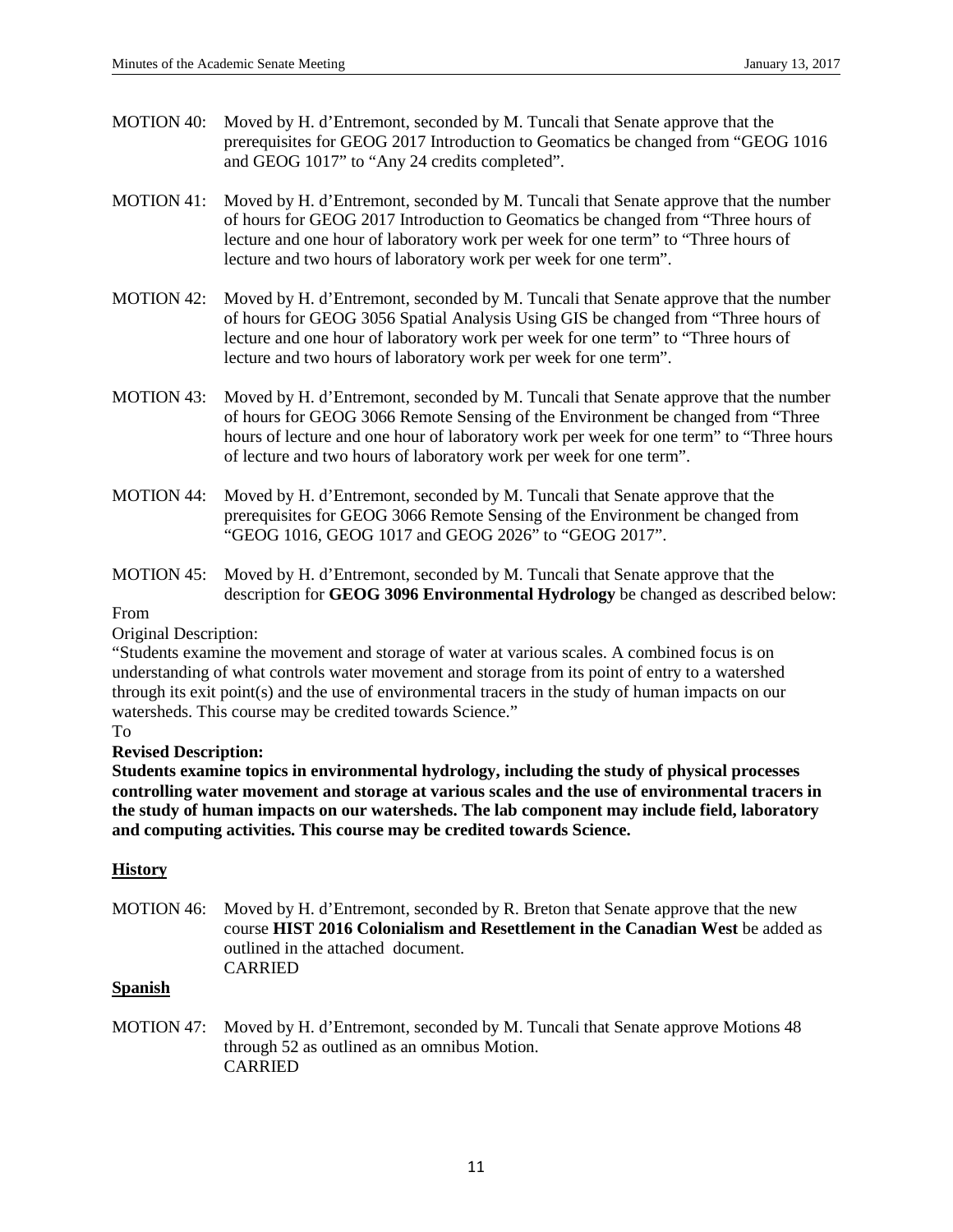- MOTION 48: Moved by H. d'Entremont, seconded by M. Tuncali that Senate approve the addition of **ESPA 2706 Cultures of Spain** under Spanish as outlined in the attached document**.**
- MOTION 49: Moved by H. d'Entremont, seconded by M. Tuncali that Senate approve the addition of **ESPA 2707: Latin American Culture** under Spanish as outlined in the attached document**.**
- MOTION 50: Moved by H. d'Entremont, seconded by M. Tuncali that Senate bank **ESPA 2705 Introduction to Hispanic Culture and Civilization.**
- MOTION 51: Moved by H. d'Entremont, seconded by M. Tuncali that Senate approve the addition of **ESPA 2306 Evolution and Revolution** under Spanish as outlined in the attached document**.**
- MOTION 52: Moved by H. d'Entremont, seconded by M. Tuncali that Senate approve the addition of **ESPA 3016 Advanced Spanish Language** under Spanish as outlined in the attached document.

### **Summer Institutes**

MOTION 53: Moved by H. d'Entremont, seconded by J. Dempster hat Senate approve the addition of an accelerated, three-credit Summer Institute course type (SI) that will serve as a vehicle for courses delivered in an accelerated mode. CARRIED

### **• December 19, 2016 Report**

MOTION 54: Moved by H. d'Entremont, seconded by C. McFarlane that Senate receive the Report of the Undergraduate Studies Committee, dated December 19, 2016. CARRIED

# **FACULTY OF APPLIED AND PROFESSIONAL STUDIES**

### **Social Work**

- MOTION 55: Moved by H. d'Entremont, seconded by M. Tuncali that Senate approve Motions 56 through 86 as outlined as an omnibus Motion.
- MOTION 56: Moved by S. Srigley, seconded by G. McCann that Senate approve the request to have Motions 60 & 63 removed from the Omnibus Motion to be discussed separately. CARRIED
- MOTION 55: Moved by H. d'Entremont, seconded by M. Tuncali that Senate approve (AS AMMENDED) Motions 56 through 85, with the exception of Motions 60 and 63 as outlined as an omnibus Motion. CARRIED
- MOTION 57: Moved by H. d'Entremont, seconded by M. Tuncali that Senate approve the creation of SWRK1007 Introduction to Social Work as a required course for the BSW program.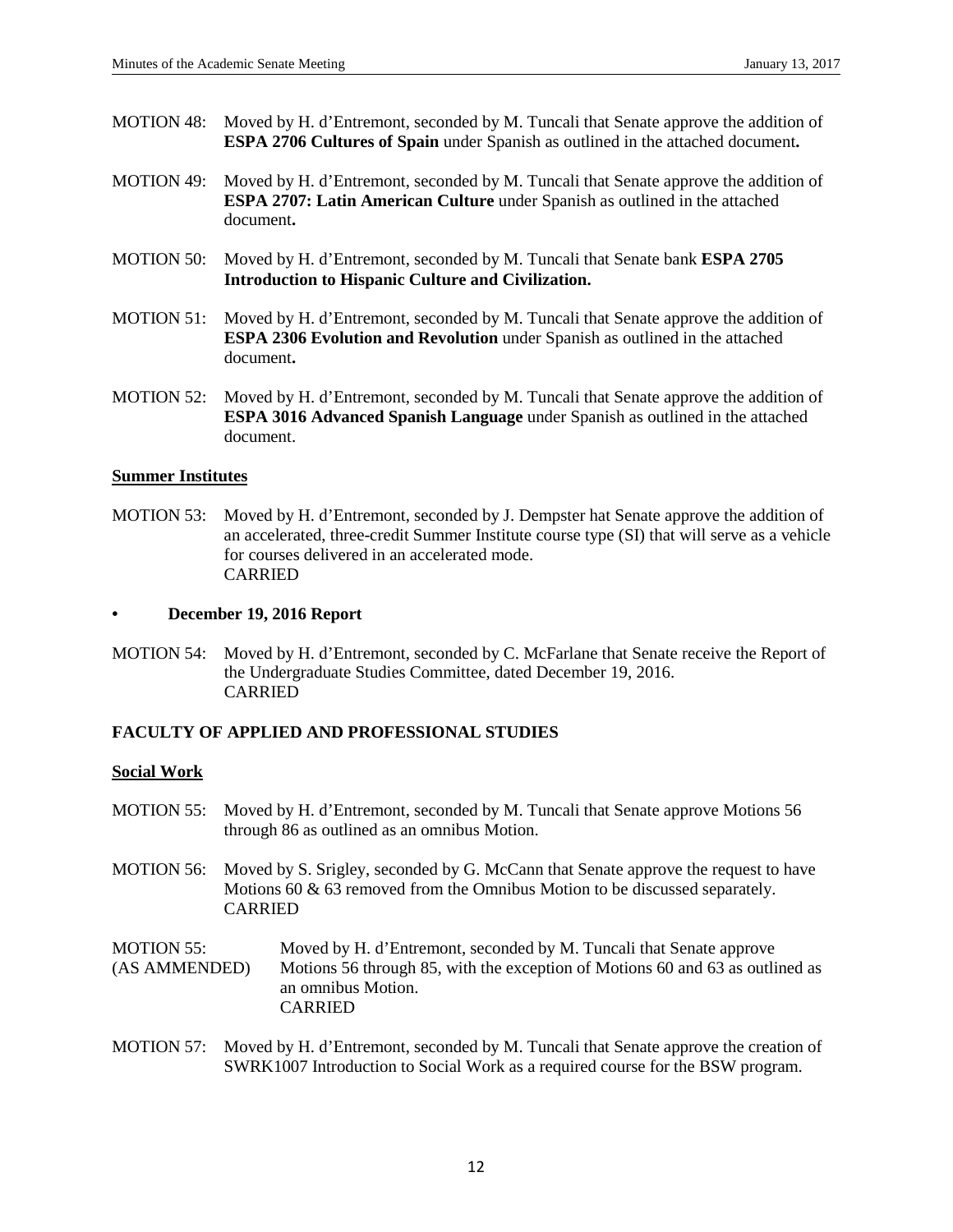- MOTION 58: Moved by H. d'Entremont, seconded by M. Tuncali that Senate approve to delete SWRK1006 Foundations of Social Work Practice.
- MOTION 59: Moved by H. d'Entremont, seconded by M. Tuncali that Senate approve *SWLF1006 Introduction to Social Welfare and Social Development* as a required course for the BSW program.
- MOTION 60: That Senate approve *ADMIN1156 Business for Non-Business Majors*, *PHIL1117 Values and the Human Condition*, and *RLCT 1206 What Does It All Mean? Religious Perspectives* as additional recommended electives for students considering social work. *MOTION NOT MOVED*
- MOTION 61: Moved by H. d'Entremont, seconded by M. Tuncali that Senate approve *SWRK2006 Foundations of Social Work Practice* as an additional required course for the BSW program.
- MOTION 62: Moved by H. d'Entremont, seconded by M. Tuncali that Senate approve the creation of *SWRK2106 Critical Social Policy for Social Work* as a required course for the BSW program.
- MOTION 63: That Senate approve *ADMIN2156 Introduction to Entrepreneurship*, *CHFS2206 Children, Families and Social Justice*, *GEND2147 Bodies, Borders and Belonging*, *GEND2206 Sex, Body and Identity*, *NATI2005 Native Kinships with Environment*, *PHIL2505 Reasoning and Logical Argument (6), PHIL2716 Bioethics, PHIL2717 Environmental Ethics, PSYC2006 Childhood Development, PSYCH2007 Adult Development, PSYCH2807 Introduction to Social Psychology*, *SOCI2036 Introduction to Social Gerontology*, *SOCI2037 Sociology of Family and Household Relationships*, *SOCIO3057 Demography: Introduction to Population Studies*, *SWLF/NATI3406 Colonialism in First Nations' Communities* OR *SWLF3407 Social Development in First Nations' Communities* OR *GEND2066 Race, Colonization and Indigeneity*, *SWLF2995 Community Service Learning for Social Development (6)*, *SWLF2006 Ideology and Social Welfare* as an additional recommended electives for students considering social work. *MOTION NOT MOVED*
- MOTION 64: Moved by H. d'Entremont, seconded by M. Tuncali that Senate approve the creation of *SWRK3216 Professional Skills Development* as a required course for the BSW program.
- MOTION 65: Moved by H. d'Entremont, seconded by M. Tuncali that Senate approve to delete *SWRK3206 Communication, Theory and Practice.*
- MOTION 66: Moved by H. d'Entremont, seconded by M. Tuncali that Senate approve the creation of *SWRK3105 Field Practicum I* as a required course for the BSW program.
- MOTION 67: Moved by H. d'Entremont, seconded by M. Tuncali that Senate approve *SWRK3316 Structural and Interpersonal Violence* as a required course for the BSW program.
- MOTION 68: Moved by H. d'Entremont, seconded by M. Tuncali that Senate approve to delete *SWRK3107 Violence against Women and Children.*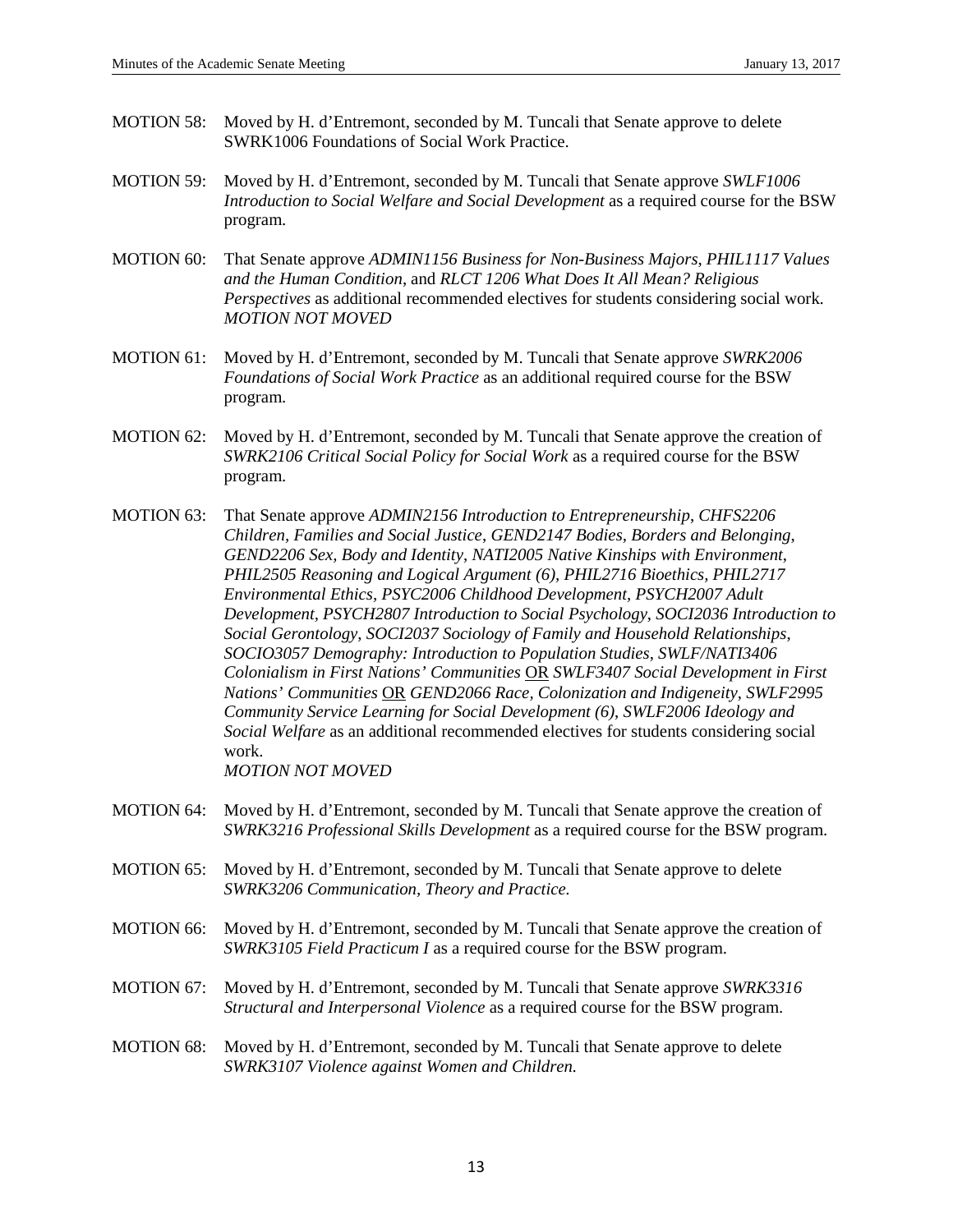- MOTION 69: Moved by H. d'Entremont, seconded by M. Tuncali that Senate approve *SWRK3305 Individual Practice across the Lifespan* as a required course for the BSW program.
- MOTION 70: Moved by H. d'Entremont, seconded by M. Tuncali that Senate approve to delete *SWRK3306 Individual Practice across the Lifespan.*
- MOTION 71: Moved by H. d'Entremont, seconded by M. Tuncali that Senate approve *SWRK3806 Community Practice in Northern and Rural Communities* be renamed *SWRK3806 Community Practice in Northern, Rural and Remote Communities.*
- MOTION 72: Moved by H. d'Entremont, seconded by M. Tuncali that Senate approve a course code change for *SW3606 Aboriginal Child Welfare* to *SWRK4316 Aboriginal Child Welfare*.
- MOTION 73: Moved by H. d'Entremont, seconded by M. Tuncali that Senate approve to delete the required *SWRK3706 Working with Children and Families*.
- MOTION 74: Moved by H. d'Entremont, seconded by M. Tuncali that Senate approve to delete the following elective courses: *SWRK3007 Social Change and Social Action, SWRK3207 Social Work Practices in Mental Health and Addictions, and SWRK3307 Social Work: Selected Topics.*
- MOTION 75: Moved by H. d'Entremont, seconded by M. Tuncali that Senate approve the creation of *SWRK4605 Field Practicum II* as a required course for the BSW program.
- MOTION 76: Moved by H. d'Entremont, seconded by M. Tuncali that Senate approve to delete *SWRK4505 Field Practicum* and *SWRK4515 Field Practicum.*
- MOTION 77: Moved by H. d'Entremont, seconded by M. Tuncali that Senate approve to delete *SWRK4406 Field Integration Seminar.*
- MOTION 78: Moved by H. d'Entremont, seconded by M. Tuncali that Senate approve the creation of *SWRK4706 Risk, Resilience and Complexity* as a required course for the BSW program.
- MOTION 79: Moved by H. d'Entremont, seconded by M. Tuncali that Senate approve the creation of *SWRK4716 Social Work Leadership* as a required course for the BSW program.
- MOTION 80: Moved by H. d'Entremont, seconded by M. Tuncali that Senate approve the creation of *SWRK4416 Gerontological Social Work* as an elective course for the BSW program.
- MOTION 81: Moved by H. d'Entremont, seconded by M. Tuncali that Senate approve the creation of *SWRK4426 Social Work with Children and Families* as an elective course for the BSW program.
- MOTION 82: Moved by H. d'Entremont, seconded by M. Tuncali that Senate approve the creation of *SWRK4436 Social Work with Youth* as an elective course for the BSW program.
- MOTION 83: Moved by H. d'Entremont, seconded by M. Tuncali that Senate approve the creation of *SWRK4446 Social Work with People with Disabilities* as an elective course for the BSW program.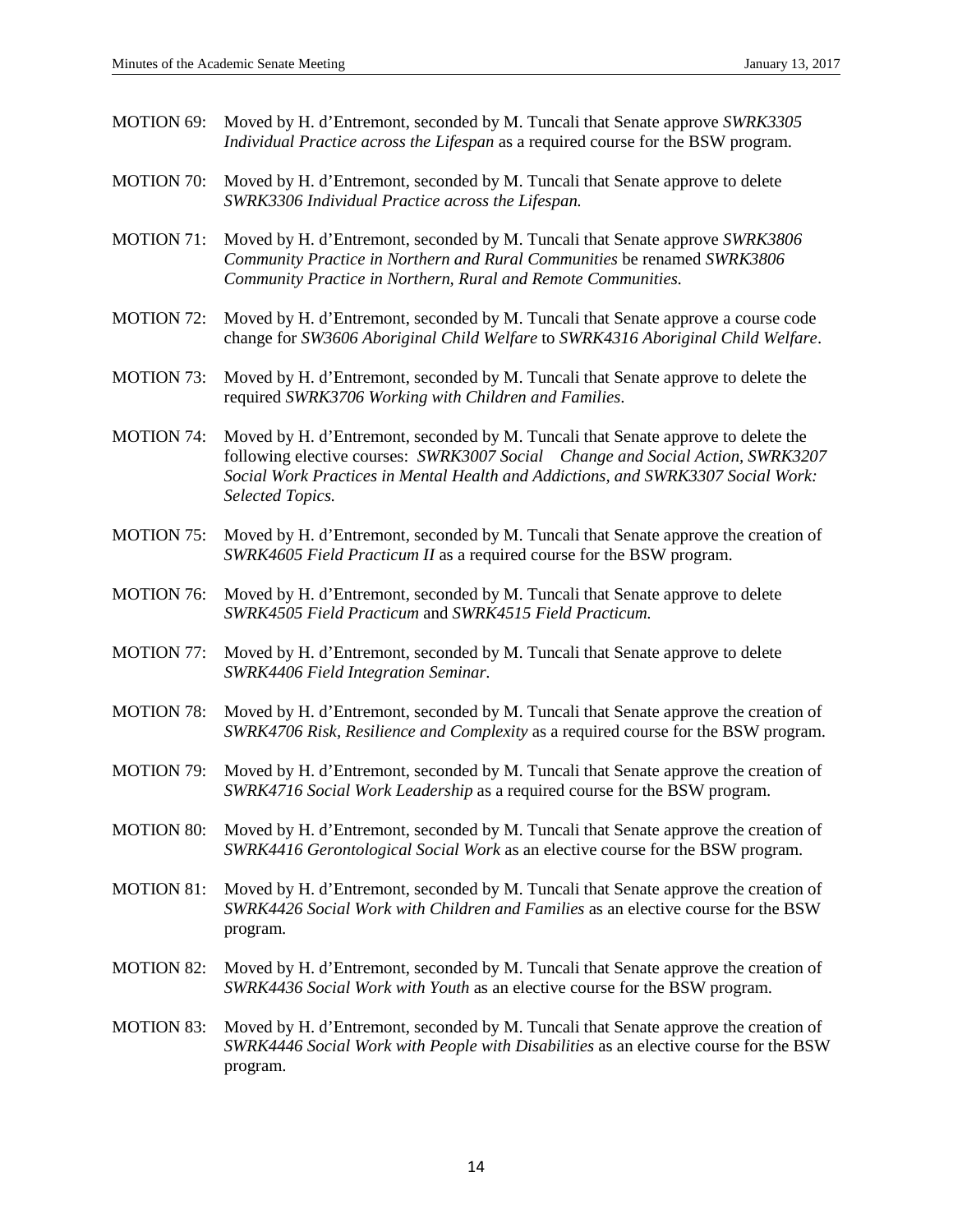- MOTION 84: Moved by H. d'Entremont, seconded by M. Tuncali that Senate approve the creation of *SWRK4456 International Social Work* as an elective course for the BSW program.
- MOTION 85: Moved by H. d'Entremont, seconded by M. Tuncali that Senate approve the creation of *SWRK4746 Social Work, Health and Well-Being* as an elective course for the BSW program.
- MOTION 86: Moved by H. d'Entremont, seconded by M. Tuncali that Senate approve that Motions 57- 85 are effective for any students entering the BSW program in September 2017; years 2, 3 and 4 of the revised program for those students who entered the program in September 2016; and, years 3 and 4 of the revised program for those students who entered the program in September 2015.

# **FACULTY OF ARTS AND SCIENCE**

# **Classics**

- MOTION 87: Moved by H. d'Entremont, seconded by C. McFarlane that Senate approve Motions 88 through 91 as outlined as an omnibus Motion. CARRIED
- MOTION 88: Moved by H. d'Entremont, seconded by C. McFarlane that Senate approve the creation of **CLAS 2706 –** *The Ancient World in Modern Popular Media* to the Academic Calendar under **CLASSICAL STUDIES**.
- MOTION 89: Moved by H. d'Entremont, seconded by C. McFarlane that Senate approve the creation of **CLAS 3426 –** *Research Tools and Methods in Digital Classics* to the Academic Calendar under **CLASSICAL STUDIES.**
- MOTION 90: Moved by H. d'Entremont, seconded by C. McFarlane that Senate approve the creation of **CLAS 4426 –** *Digital Classics Research Design Project* to the Academic Calendar under **CLASSICAL STUDIES**.
- MOTION 91: Moved by H. d'Entremont, seconded by C. McFarlane that Senate approve a Nipissing Certificate in Digital Classics that will be awarded at the time of graduation.

# **Fine and Performing Arts**

MOTION 92: Moved by H. d'Entremont, seconded by M. Tuncali that Senate approve that the course description for **FAVA 3046 Critical Issues in Art History and Visual Studies** be changed under FAVA as outlined below.

# **From:**

# **Old Course Description:**

In this course, students will utilize interdisciplinary approaches that engage with the field of Art History and Visual Studies. Students will become familiar with a variety of theories, such as Marxism, feminism, queer theory, critical race studies, and postcoloniality that can be applied to art historical and studio practices.

**To: New Description:**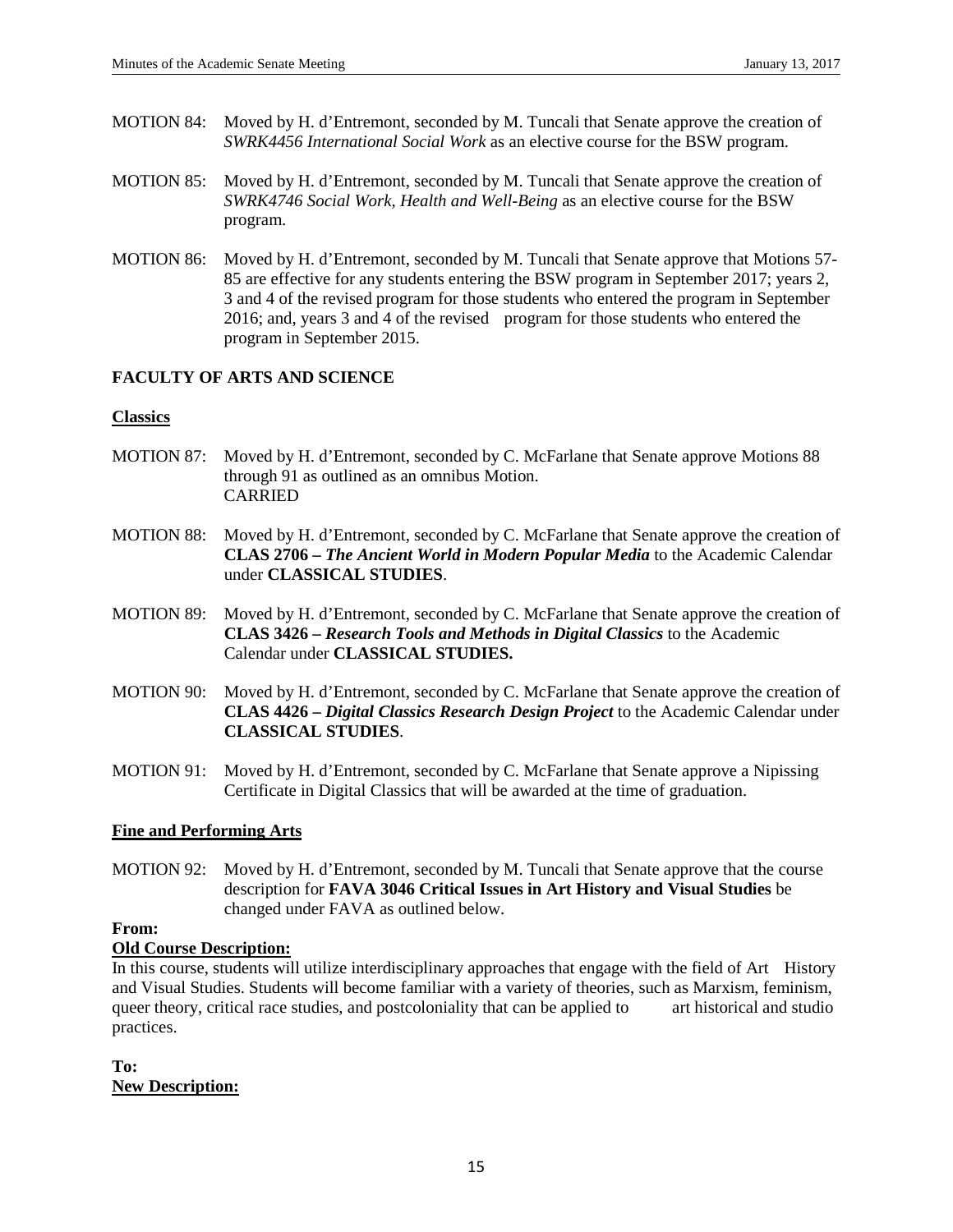Students utilize interdisciplinary approaches that engage with the field of contemporary art and Visual Studies. Students become familiar with a variety of theories, such as Marxism, feminism, queer theory, critical race studies, and postcoloniality that can be applied to the study of contemporary art, as well as to art historical and studio practices.

# CARRIED

- MOTION 93: Moved by H. d'Entremont, seconded by M. Tuncali that Senate approve Motions 94 through 99 as outlined as an omnibus Motion. CARRIED
- MOTION 94: Moved by H. d'Entremont, seconded by M. Tuncali that Senate approve that **FAVA 3346 Theoretical Issues in Contemporary Art** be banked.
- MOTION 95: Moved by H. d'Entremont, seconded by M. Tuncali that Senate approve the creation of **FAVA 3006 Renaissance(s): Art and the Global Encounter** under **FAVA** as outlined in the attached document.
- MOTION 96: Moved by H. d'Entremont, seconded by M. Tuncali that Senate approve the creation of **FILM 2316 The Animated Feature** under **FILM** as outlined in the attached document.
- MOTION 97: Moved by H. d'Entremont, seconded by M. Tuncali that Senate approve the creation of **FILM 2106 Popular Spectacle Cinema** under **FILM** as outlined in the attached document.
- MOTION 98: Moved by H. d'Entremont, seconded by M. Tuncali that Senate approve that **FILM 2316 The Animated Feature** be cross-listed within Fine Arts *Art History and Visual Studies stream*.
- MOTION 99: Moved by H. d'Entremont, seconded by M. Tuncali that Senate approve that **FILM 2106 Popular Spectacle Cinema** be cross-listed within the Fine Arts *Art History and Visual Studies stream.*

### **Gender and Equality**

MOTION 100: Moved by H. d'Entremont, seconded by G. McCann that Senate approve **the crosslisting of INTD 2005 and INTD 3005** within the program in **Gender Equality and Social Justice**. CARRIED

### **Geography**

MOTION 101: Moved by H. d'Entremont, seconded by C. McFarlane that Senate approve that the prerequisites for **GEOG 3096 Environmental Hydrology** be changed from **"GEOG 2126"** to **"Any 54 credits completed with 6 credits from the sciences"**.

From

**Original Prerequisites: "GEOG 2126"**

To

**Modified Prerequisites: "Any 54 credits completed with 6 credits from the sciences"** CARRIED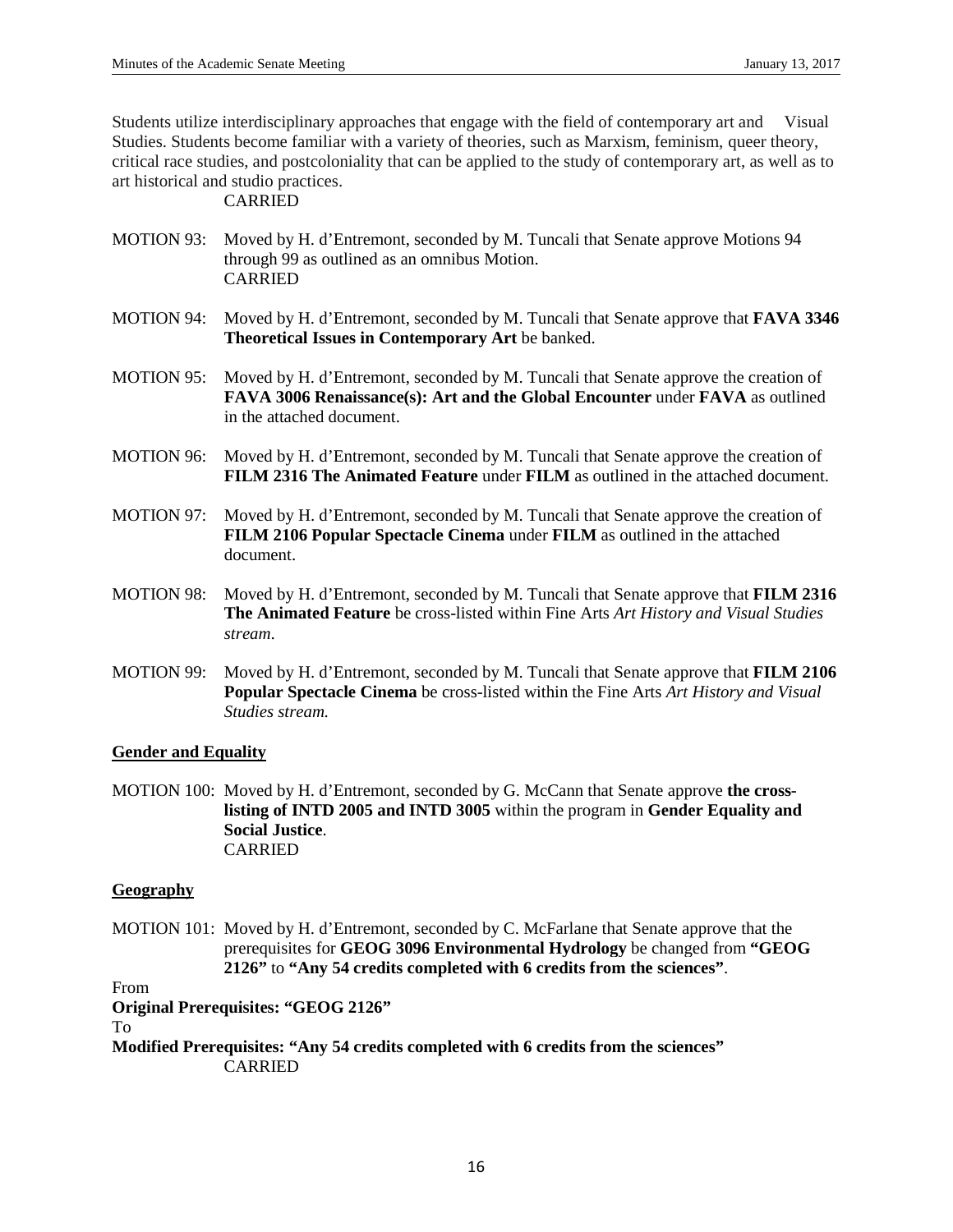### **History**

- MOTION 102: Moved by H. d'Entremont, seconded by R. Gendron that Senate approve Motions 103 through 105 as outlined as an omnibus Motion. CARRIED
- MOTION 103: Moved by H. d'Entremont, seconded by R. Gendron that Senate approve the creation of **HIST 2626 Restraining the Hounds of War: Just War, International Law, and Human Rights in Modern International History** under **HISTORY**.
- MOTION 104: Moved by H. d'Entremont, seconded by R. Gendron that Senate approve the creation of **HIST 3526 Spooks: the Rise of the Secret Security State in the 20th Century** under **HISTORY**.
- MOTION 105: Moved by H. d'Entremont, seconded by R. Gendron that Senate approve the creation of **HIST 2377: History of Nursing** under **HISTORY.**

### **Philosophy**

- MOTION 106: Moved by H. d'Entremont, seconded by M. Tuncali that Senate approve Motions 107 through 117 as outlined as an omnibus Motion. CARRIED
- MOTION 107: Moved by H. d'Entremont, seconded by M. Tuncali that Senate approve the creation of **PHIL 1116 Introduction to Western Philosophy** outlined in the attached document.
- MOTION 108: Moved by H. d'Entremont, seconded by M. Tuncali that Senate approve the creation of **PHIL 1117 Values and the Human Condition** as outlined in the attached document.
- MOTION 109: Moved by H. d'Entremont, seconded by M. Tuncali that Senate approve the banking of **PHIL 1115 Introduction to Philosophy.**
- MOTION 110: Moved by H. d'Entremont, seconded by M. Tuncali that Senate approve the creation of **PHIL 3336 Reason and Experience in Modern Philosophy** as outlined in the attached document.
- MOTION 111: Moved by H. d'Entremont, seconded by M. Tuncali that Senate approve the creation of **PHIL 3337 Idealism and Its Critics** as outlined in the attached document.
- MOTION 112: Moved by H. d'Entremont, seconded by M. Tuncali that Senate approve the banking of **PHIL 3335 History of Modern Philosophy.**
- MOTION 113: Moved by H. d'Entremont, seconded by M. Tuncali that Senate approve the creation of **PHIL 3636 Philosophy of Law** as outlined in the attached document.
- MOTION 114: Moved by H. d'Entremont, seconded by M. Tuncali that Senate approve a modification of the program requirements for the Honours Specialization, Specialization, and Major in Philosophy as outlined in the attached document**.**
- MOTION 115: Moved by H. d'Entremont, seconded by M. Tuncali that Senate approve a modification to the program requirements for the Minor in Philosophy that **PHIL 1115 Introduction to**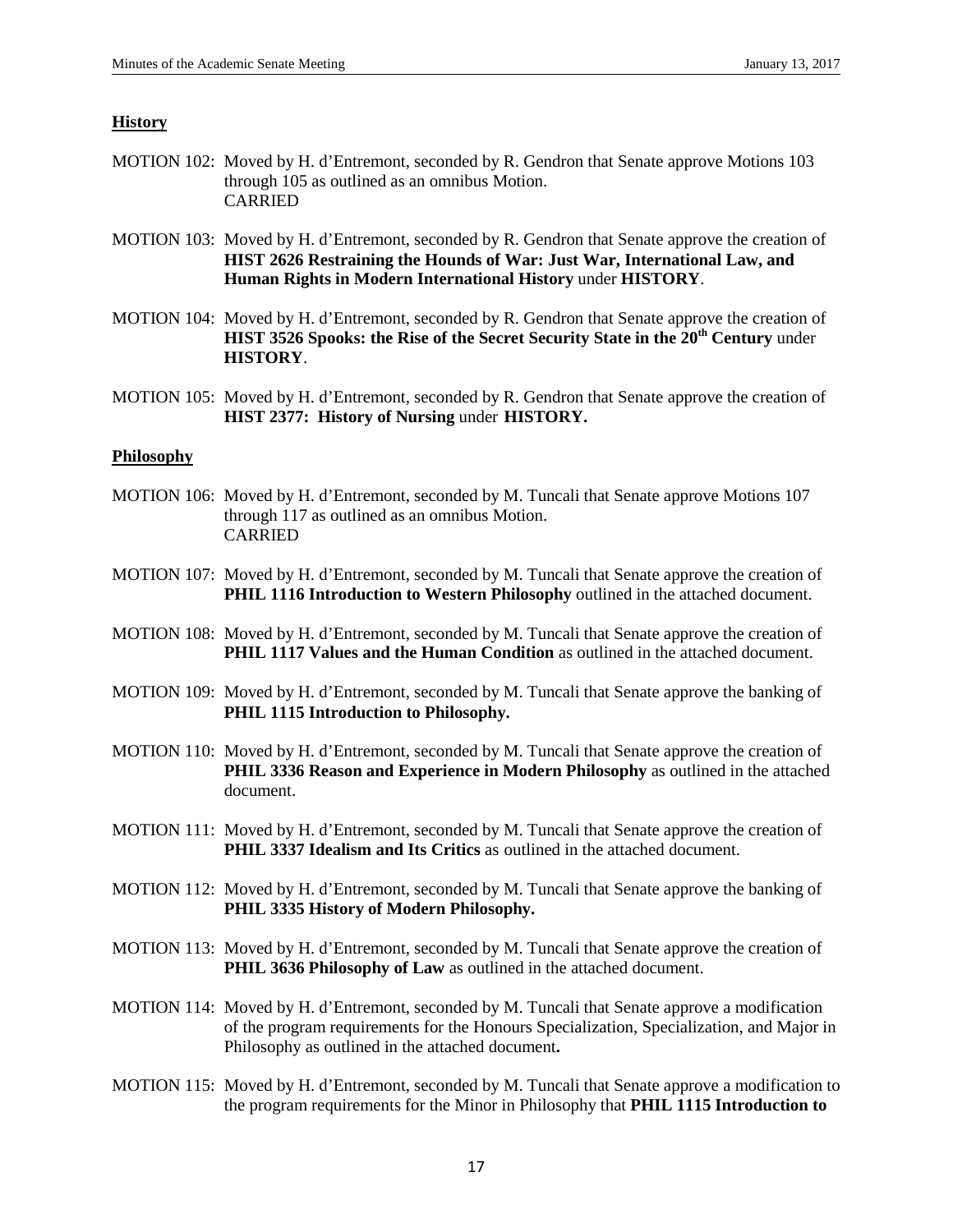**Philosophy be removed and replaced with 3 credits of PHIL 1116 Introduction to Western Philosophy or PHIL 1117 Values and Human Condition** as outlined in the attached document.

- MOTION 116: Moved by H. d'Entremont, seconded by M. Tuncali that Senate approve that the prerequisite for **PHIL 4305 Twentieth-Century Continental Philosophy** be changed from "**PHIL 3335 and restricted to students in the fourth year of the Honours Philosophy program"** to "**PHIL 2305**, **PHIL 3336, and PHIL 3337."**
- MOTION 117: Moved by H. d'Entremont, seconded by M. Tuncali that Senate approve that the prerequisites for **PHIL 4206 Seminar in Philosophy** and **PHIL 4207 Seminar in Philosophy** be changed from "**PHIL 2305** and **PHIL 3335"** to "**PHIL 2305**, **PHIL 3336**, and **PHIL 3337**."

# **Psychology**

MOTION 118: Moved by H. d'Entremont, seconded by M. Tuncali that Senate approve that the course description for **PSYC 3506: Neuropharmacology be changed as described below.**

### **PSYCH 3506: Neuropharmacology Current Course Description**

Drugs and their effects on neural function are described and evaluated in detail. Although all major pharmacological classes of drugs are reviewed, the main emphasis is on current issues in the biochemical bases of neuropharmacology. The use of pharmacological tools in neuroscience research, including clinical issues and dependence is discussed. The course will also touch on social and historical issues relating to pharmacology. The student should have a basic understanding of chemistry and neuroanatomy. This course may be credited towards Science.

### **Proposed Course Description**

Students examine and discuss aspects of the drug-induced changes in the functioning of the nervous system. Emphasis is placed on providing a description of the cellular and molecular actions of drugs on synaptic transmission using a translational approach from genes to behaviour with reference to specific diseases/conditions. Students are also introduced to the use of Bioinformatic tools and their application to the study of neuroscience is also given. This course may be credited towards Science. CARRIED

# **Religions and Cultures**

MOTION 119: Moved by H. d'Entremont, seconded by C. McFarlane that Senate approve the creation of **RLCT 2156 Religion, Justice and Animals** to the RLCT curriculum as outlined below and in the attached document. CARRIED

### **Sociology and Anthropology**

- MOTION 120: Moved by H. d'Entremont, seconded by L. Chen that Senate approve Motions 121 through 124 as outlined as an omnibus Motion. CARRIED
- MOTION 121: Moved by H. d'Entremont, seconded by L. Chen that Senate approve the change in the course description for **SOCI 2091 Sociology for Educators: Social Theory in Education** under Sociology as outlined below**.**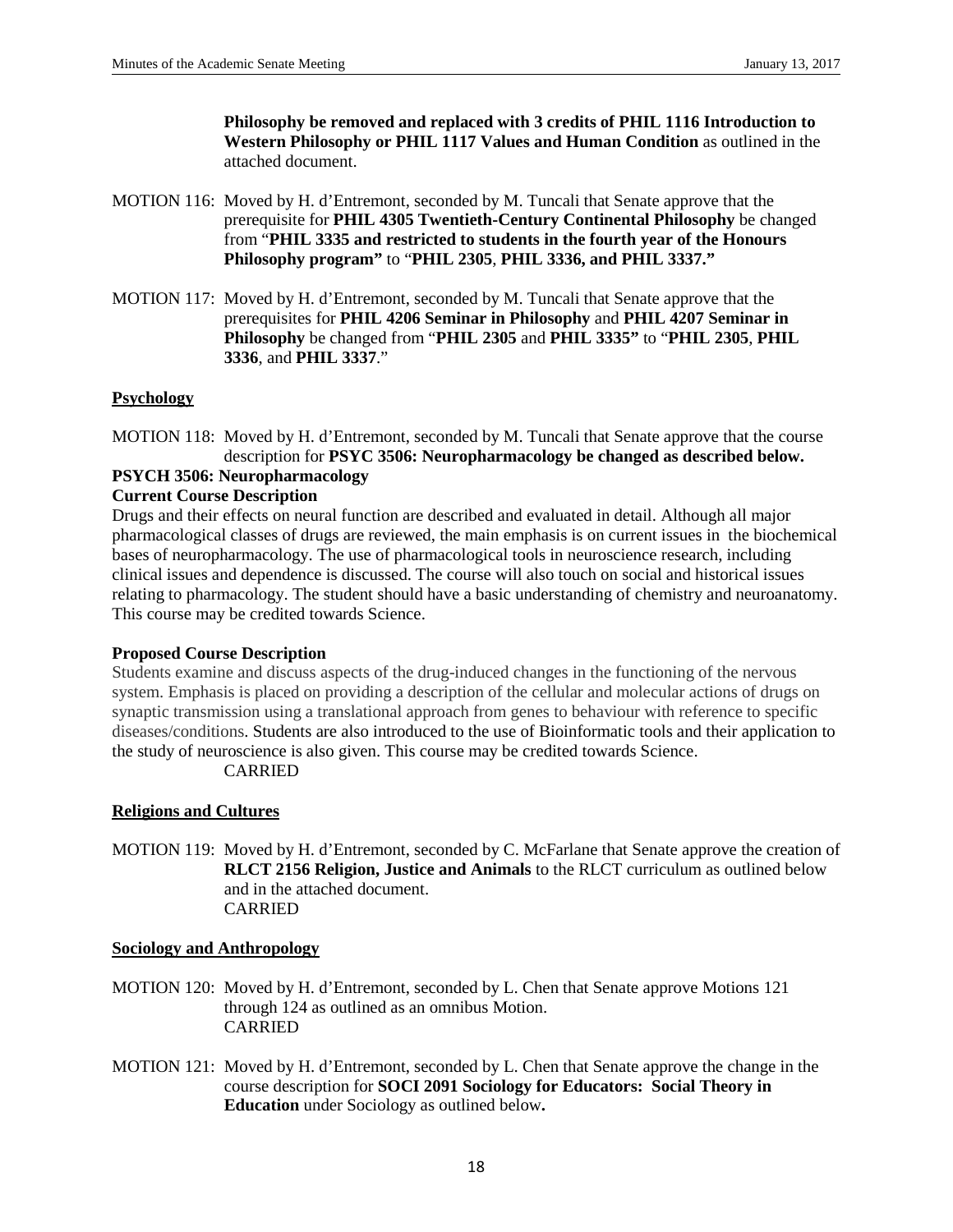# **From: Old Course Descriptions**

# **SOCI 2091 Sociology for Educators: Social Theory in Education**

This course provides an introduction to social theory and its role in the evolution of the educational system.

**To:**

# **New Course Descriptions**

# **SOCI 2091 Sociology for Educators: Social Theory in Education**

Students examine education as a complex social institution that is influenced by, and reflects, wider society as viewed through the lens of sociological theory. Students learn about how educational practices, policies, and norms are shaped by issues of inequality of opportunity, social mobility, reproduction of class, and education as an inherited advantage.

MOTION 122: Moved by H. d'Entremont, seconded by L. Chen that Senate approve the change in the course description for **SOCI 2092 Sociology for Educators: Social Issues in Education under Sociology** as outlined below**.**

**From:**

# **Old Course Description:**

# **SOCI 2092 Sociology for Educators: Social Issues in Education**

This course provides an introduction to social theory and its role in the evolution of the educational system.

# **To:**

# **New Course Descriptions**

# **SOCI 2092 Sociology for Educators: Social Issues in Education**

Students explore social issues related to the education system, from a sociological perspective. They study the social goals behind a formal education system, the influence of school structure, race and culture, gender, family influence, inequality of educational opportunity, and the relationship between teachers and students.

MOTION 123: Moved by H. d'Entremont, seconded by L. Chen that Senate approve the prerequisites for **SOCI 4127 Advanced Social Data Analysis** be changed as outlined below.

# **Old Prerequisites**

"SOCI 2126 or SOCI 3126, and SOCI 2127 or SOCI 3127. Restricted to students in the fourth year of the Honours, Sociology program or Honours Criminal Justice programs and, who have completed 24 credits in Sociology and/or Criminal, Justice."

# **New Prerequisites**

SOCI 2126 and SOCI 2127. Restricted to students enrolled in an Honours Sociology or Honours Criminal Justice program and, who have any 54 credits completed."

MOTION 124: That Senate approve that the prerequisite for **SOCI 4227: Science Technology and Environment** be changed from:

# **Old Prerequisites:**

*"SOCI 2016 & SOCI 2017. Restricted to students in the fourth year of the Major, Specialization or Honours Specialization in Sociology and who have completed 24 credits in Sociology"*

# To **New Prerequisites**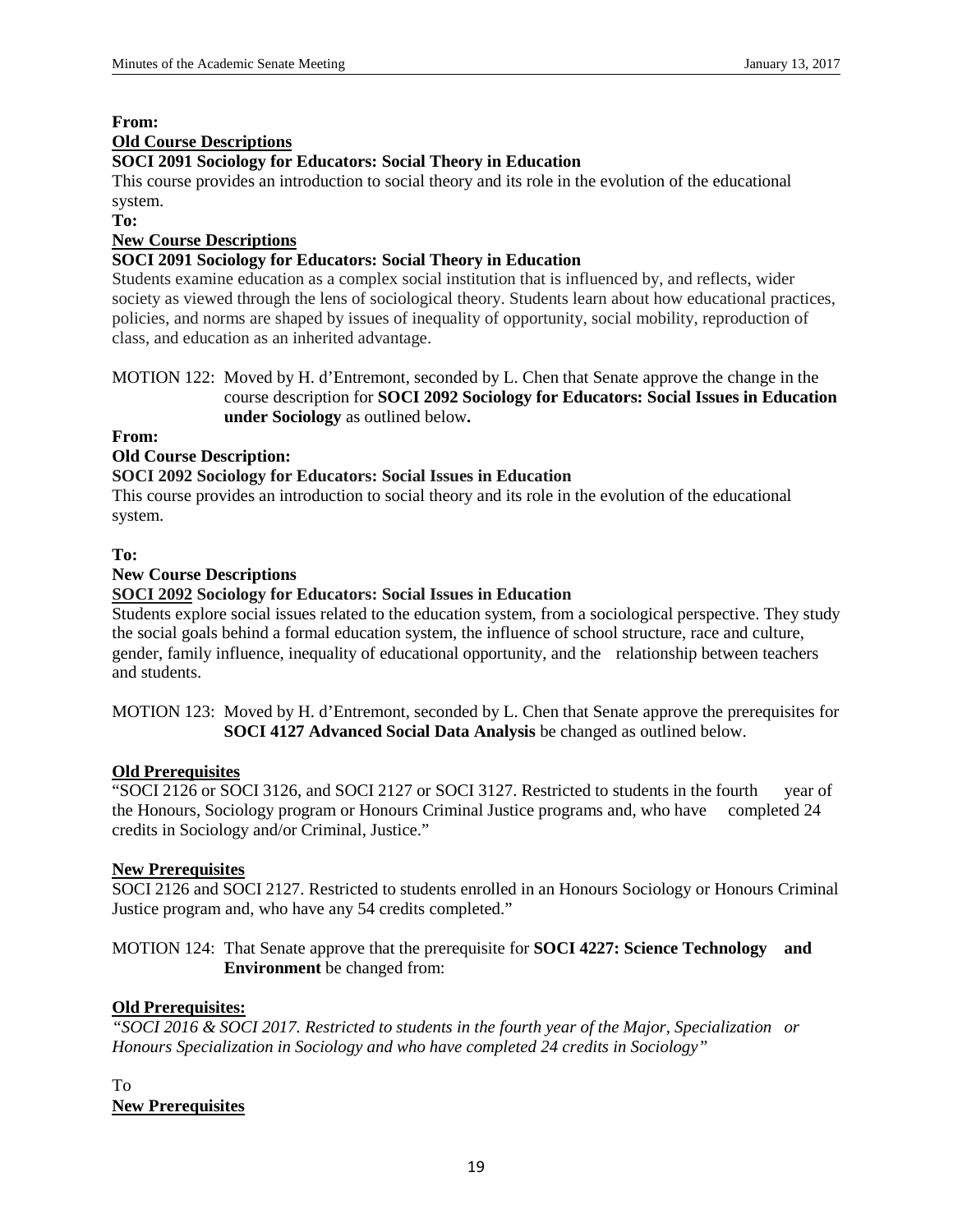*"SOCI 2016 & SOCI 2017. Restriction: 84 credits completed and must be enrolled in the Major, Specialization or Honours Specialization in Sociology or Anthropology.* 

- MOTION 125: Moved by H. d'Entremont, seconded by M. DeGagné that Senate approve Motions 126 through 133 as outlined as an omnibus Motion. CARRIED
- MOTION 126: Moved by H. d'Entremont, seconded by M. DeGagné that Senate approve that **SOCI 4227: Science Technology and Environment** be cross-listed with Anthropology.
- MOTION 127: Moved by H. d'Entremont, seconded by M. DeGagné that Senate approve that **SOCI 3007: Sociology of Consumer Culture** be cross-listed with Anthropology.
- MOTION 128: Moved by H. d'Entremont, seconded by M. DeGagné that Senate approve that the prerequisites for **SOCI 4096: Honours Thesis I** be changed from:

### **Old Prerequisites:**

*"Restricted to students in the fourth year of the Honours Sociology or Honours Criminal Justice programs and who have completed 24 credits in Sociology and/or Criminal Justice. Students wishing to take this course during the following Spring/Summer or Fall/Winter session must apply in writing to the discipline no later than February 15."*

# To

# **New Prerequisites:**

*"Restricted to students in the fourth year of an Honours Degree in Sociology or Criminal Justice or Anthropology. Students wishing to take this course during the following Spring/Summer or Fall/Winter session must apply in writing to the discipline no later than February 15."*

MOTION 129: Moved by H. d'Entremont, seconded by M. DeGagné that Senate approve that **SOCI 4096: Honours Thesis I** be cross-listed with Anthropology.

MOTION 130: Moved by H. d'Entremont, seconded by M. DeGagné that Senate approve that the prerequisites for **SOCI 4097: Honours Thesis II** be changed from:

# **Old Prerequisites:**

*"SOCI 4096 with a minimum grade of 75%. Restricted to students in the fourth year of the Honours Sociology or Honours Criminal Justice programs and who have completed 24 credits in Sociology and/or Criminal Justice. Students wishing to take this course during the following Spring/Summer Summer or Fall/Winter session must apply in writing to the discipline no later than February 15."*

### to

# **New Prerequisites:**

*"SOCI 4096 with a minimum grade of 75%. Restricted to students in the fourth year of an Honours Degree in Sociology or Criminal Justice or Anthropology. Students wishing to take this course during the following Spring/Summer or Fall/Winter session must apply in writing to the discipline no later than February 15*."

- MOTION 131: Moved by H. d'Entremont, seconded by M. DeGagné that Senate approve that **SOCI 4097: Honours Thesis II** be cross-listed with Anthropology.
- MOTION 132: Moved by H. d'Entremont, seconded by M. DeGagné that Senate approve that **NATI 2005: Native Kinships with the Environment** be cross-listed with Anthropology.
- MOTION 133: Moved by H. d'Entremont, seconded by M. DeGagné that Senate approve that **GEOG 2017: Introduction to Geomatics** be cross-listed with Anthropology.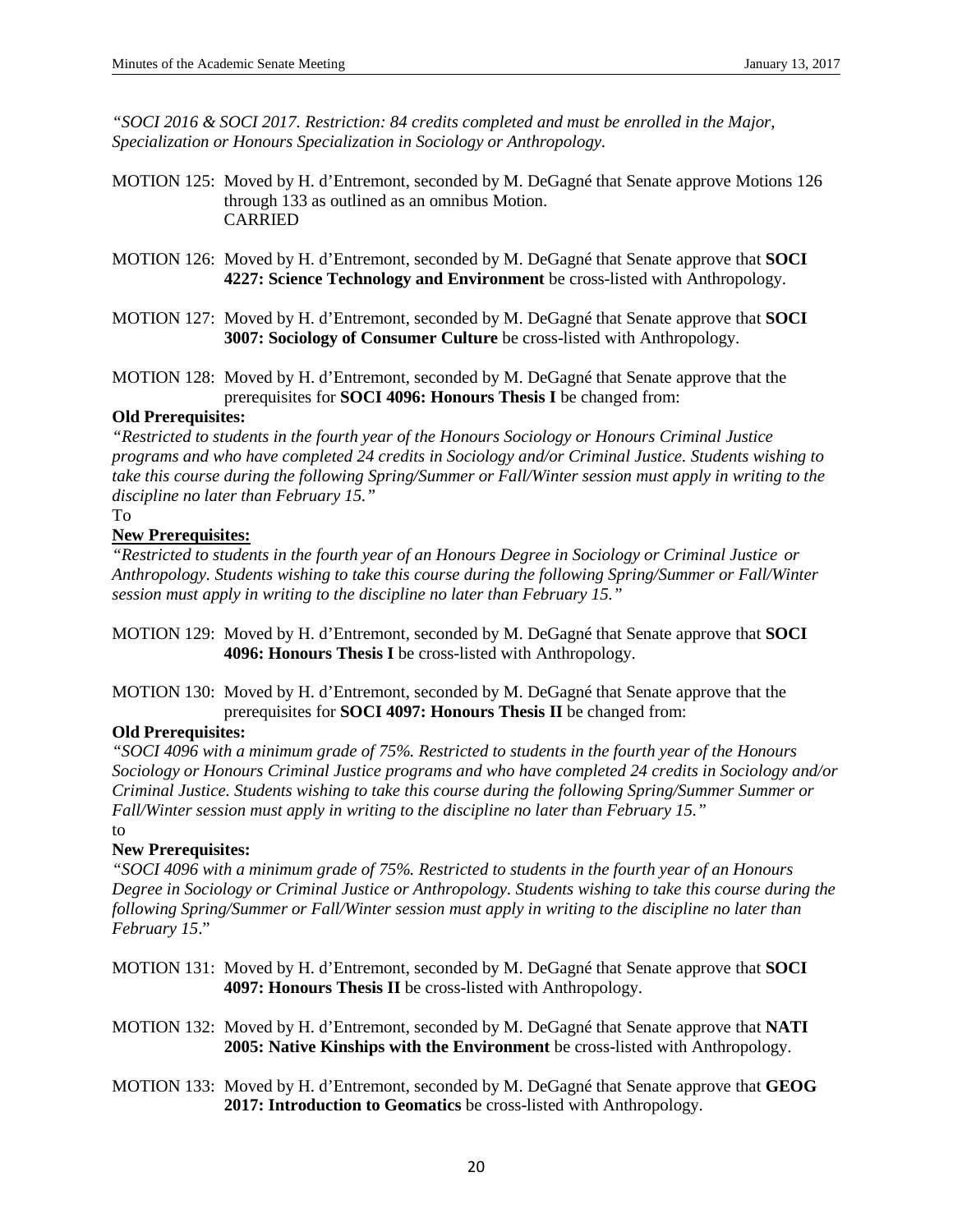### **Spanish**

MOTION 134: Moved by H. d'Entremont, seconded by C. McFarlane that Senate approve the creation of the following pre-requisite to **ESPA 2005: Intermediate Spanish**.

### **From**

**Previous Prerequisites**: ESPA 1005 or equivalent

#### **To**

**Updated Prerequisites: ESPA 1005, LWSDU/LWEDU Grade 12 U Spanish, or equivalent** CARRIED

### **University Success**

MOTION 135: Moved by H. d'Entremont, seconded by M. Tuncali that Senate approve Motions 136 and 137 as outlined as an omnibus Motion. CARRIED

MOTION 136: Moved by H. d'Entremont, seconded by M. Tuncali that Senate approve the change in the prerequisite for **UNIV 3006 Experiential Learning for Arts and Science Students** as outlined below: *Changing from:*

Students must be in their third or fourth year of study and are completing a Bachelor of Arts, Bachelor of Fine Arts or Bachelor of Science degree. Students must have a 75% overall average to enroll. Students wishing to take this course must secure a faculty supervisor and apply in writing to their Department Chair no later than March 15 for the Spring/Summer term; July 15 for the Fall; and November 15 for the Winter.

*To:*

Students must have completed at least 60 credits with a minimum 70% overall average, and are completing a Bachelor of Arts, Bachelor of Fine Arts or Bachelor of Science degree. Students wishing to take this course must secure a faculty supervisor and apply in writing to their Department Chair no later than March 15 for the Spring/Summer term; July 15 for the Fall; and November 15 for the Winter.

## MOTION 137: Moved by H. d'Entremont, seconded by M. Tuncali that Senate approve the title change of **UNIV 3006 Experiential Learning for Arts and Science Students** to **UNIV 3006 Experiential Learning in Arts and Science.**

*Changing from:* Experiential Learning for Arts and Science Students *TO***:** Experiential Learning in Arts and Science.

# **PLANNING AND PRIORITIES COMMITTEE**

- MOTION 138: Moved by H. d'Entremont, seconded by C. McFarlane that the Report of the Planning and Priorities Committee dated December 16, 2016, be received. CARRIED
- MOTION 139: Moved by H. d'Entremont, seconded by M. Tuncali that the Response to the Quality Assurance Audit be approved. CARRIED
- MOTION 140: Moved by H. d'Entremont, seconded by M. Tuncali that the revised IQAP document be approved. CARRIED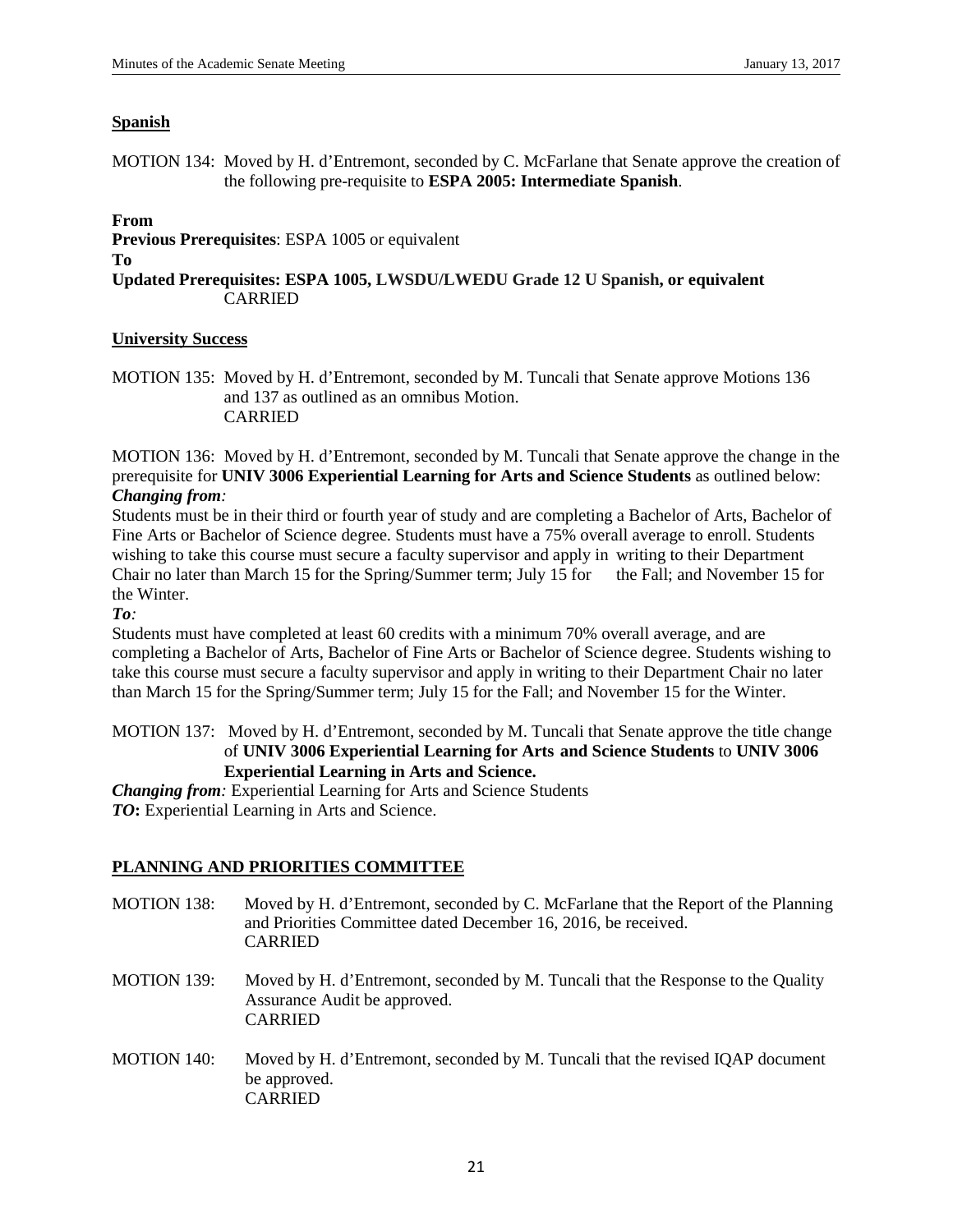### OTHER BUSINESS

The following unfinished business tabled from the December 9, 2016 Senate meeting was moved up on the agenda and discussed under Business Arising From the Minutes:

- Presentation by Jamie Graham (Funding Framework and SMA)
- Report on Senate Reform Survey

# AMENDMENT OF BY-LAWS

The Report of the December 8, 2016 By-Laws and Elections Subcommittee meeting was inadvertently left off the Senate Agenda. The Report will be included in the February 10, 2017 Senate Agenda. The By-Laws and Elections Subcommittee Report recommended to Senate the acceptance of the recommendations included in the Report of the Special Governance Commission – Collegial Governance at Nipissing University: Shared Challenges and Responsibilities. The Speaker requested that the following Motion be considered by Senate:

MOTION 141: Moved by S. Lamorea, seconded by J. Dempster that the By-Laws and Elections Subcommittee recommends to Senate the adoption of the recommendations of the Report of the Special Governance Commission – Collegial Governance at Nipissing University: Shared Challenges and Responsibilities. CARRIED

# **ELECTIONS**

- Elect one (1) tenured or tenure-track faculty Senator, from the Faculty of Arts and Science, to fill a vacant position on the Senate Executive Committee. **A. Weeks - ACCLAIMED**
- Elect one (1) tenured or tenure-track faculty member, from the Faculty of Arts and Science, to fill a six (6) month vacancy.

Senator Tuncali advised that a nomination for this vacancy did not come forward due to a lack of quorum at the Arts & Science Faculty Council meeting. It was noted that the Senate By-Laws clearly state that elections of faculty Senate representatives shall be conducted by Faculty Council not from the Senate floor. It was noted that the By-Laws do not preclude an electronic vote by the Faculty Council. Senator Tuncali advised that a request for nominations would be sent out by e-mail in the next week and an electronic vote would be held if necessary.

# REPORTS FROM OTHER BODIES

# Council of Ontario Universities (Academic Colleague)

Senator McCann provided a report from the COU Academic Colleagues meeting that she attended in December. The meeting included a discussion regarding upcoming changes by the Ministry that seem to be in alignment with academic values and practices. A number of presentations were held on the following topics: experiential learning and high impact teaching; changes to OSAP; a need for the university sector to be more effective in showing parents and employers that universities help to form an effective work force; and COU's strategy for engaging the public regarding the contribution of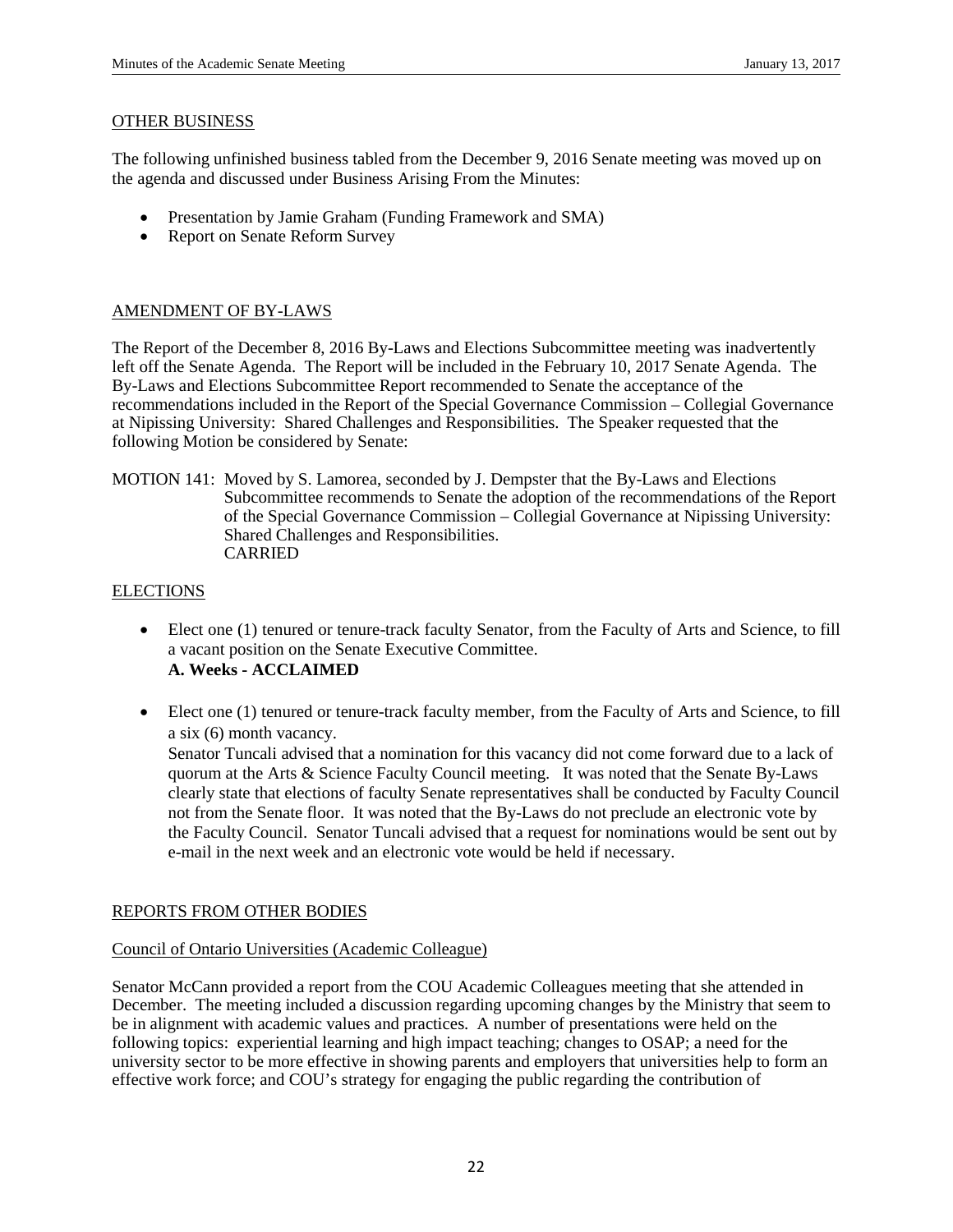universities, including economic and cultural relationships, with the communities in which they exist (town and gown).

# ANNOUNCEMENTS

The President spoke briefly on funding priorities and the creation of a comprehensive case for support. At the December Senate meeting, Len Gamache gave a comprehensive presentation on our new fundraising path. Part of that presentation was an explanation of the process we are going through to determine our highest funding priorities. Please advise if you have any additional funding priority ideas. Over the next few months, the Deans and the Executive Group will be engaging in a rigorous deliberation process. This process will result in decisions on priority areas that our energy and fundraising efforts will focus on. The President provided a brief presentation. The presentation information will be included in the Minutes and added to the Senate website.

The Vice-President Finance and Administration advised that NU volunteered to be a pilot university for the net tuition billing implementation. In response, the Ministry has provided NU with \$150,000 to support the initiative. She thanked Jamie Graham and Ken McLellan for their hard work on this project. An update was given on the budget process. The Budget Committee will review the budget sheets over the next month. Input is always appreciated, so please advise of any questions or ideas. The recommendations of the Report of the Special Governance Commission were accepted at the January 12 Board of Governors meeting and the Budget Committee will include the Senate Budget Advisory Committee in the schedule once it has been formed. In order to implement best practices and improved processes, the American Express credit cards will be replaced by Scotia Bank Visa credit cards. Scotia Bank Visa will provide NU with rebates on purchases which will help to reduce overall expenditures. The pilot went very well. Training sessions for faculty and staff, including the Brantford Campus, will be held in the near future.

The Dean of Graduate Studies and Research advised that applications for Graduate Studies are due on January 16. Currently there are 40 applicants, four more than last year. 15 applications have been received for scholarships and it is anticipated that graduate applications will also be up this year. OGS funding for students has also increased (from 11 to 14 grants at \$15K per grant) over last year. In terms of faculty research grant, in comparison to last year, the 2016-17 grant money is roughly the same although more Tri-Council funding was received.

Senator Andrews advised that Brittany Kent , NUSU VP Communications, has tendered her resignation. Her exemplary work with NUSU both as an Executive member and as a Director on the Board during the previous year was recognized. He was pleased to advise of several upcoming initiatives. NUSU is pleased to partner with the Office of Student Development and Services to host a week of re-orientation to the students as they re-join us for the winter semester after the holidays. The Healthy Active Living Fair with off campus living and a number of local sponsors and representatives from the Canadian Federation of Students was held. A Consent Panel to educate staff, students and faculty on consent culture and combatting sexual assault on campus was held. The Director of Communications did a phenomenal job working with Jen Gordon and a representative from Amelia Rising to organize this event. NUSU Executive Elections will be taking place and a second round of Club Days will take place. Seeking further opportunities to give back to the students NUSU is engaging in Endowment initiatives to fund NUSU scholarships for students. From February 1-28 big "Flagship partners" are: No Frills, Parkers Independent, St. Louis and Shoppers Drug Mart, the latter of which already has accepted a cash box for donations. Currently there are over 20 businesses now involved and the list is growing. At Boston Pizza, by writing NUSU on your bill a percentage of the bill will be donated into a pool of funds which is given